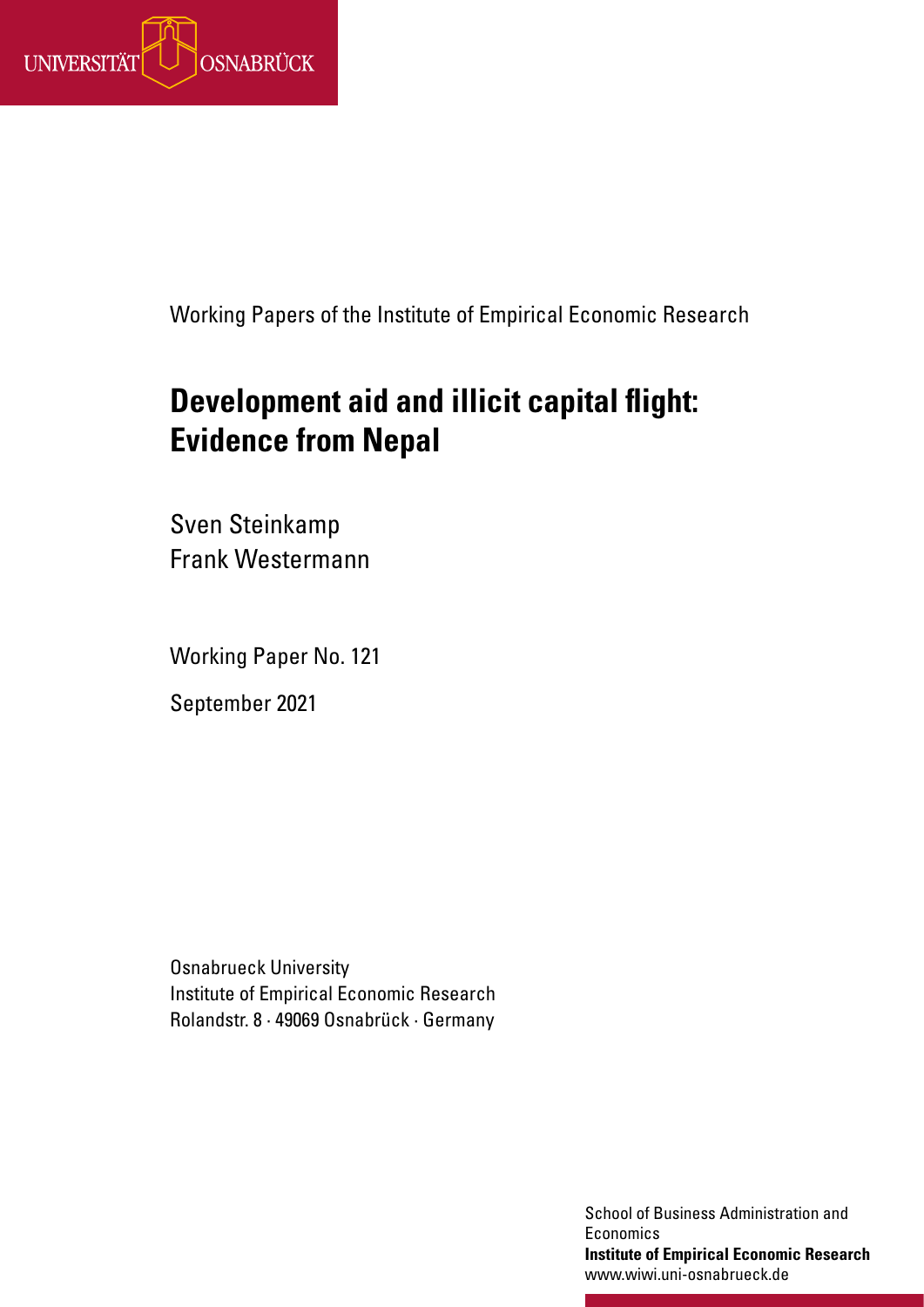## Development aid and illicit capital flight: Evidence from Nepal

This version: September 2021

Sven Steinkamp and Frank Westermann

#### **ABSTRACT**

While illicit capital flight is a major concern of policy makers in developing countries, there is only little research on the possible link between capital flight and development aid. In this paper, we address the issue for Nepal, a stereotypical financially-closed developing economy that is highly dependent on resources from abroad. Distinguishing features of our approach are the use of a narrowly defined proxy of capital flight, based on trade-cost adjusted mirror trade statistics, and the focus on the foreign-exchange cash component of development aid. We document a robust partial correlation between aid and outward capital flight that is economically and statistically significant. Interestingly, this positive correlation is not observable for remittances, an alternative form of foreign-exchange inflows where the capital flight motivation is absent. Furthermore, it is visible in the the FX-cash component but not in broader aid definitions that include in-kind transfers, or in multilateral and IMF loans. Finally, when comparing the subcomponents of export underinvoicing and import overinvoicing, only the latter is driving our results.

JEL CODES: F24; F32; F35.

KEYWORDS: Capital Flight; Development Aid; Remittances; Trade Misinvoicing.

Correspondence Addresses:

Sven Steinkamp: Institute of Empirical Economic Research, Osnabrück University, D-49069 Osnabrück, Germany, E-mail: sven.steinkamp@uni-osnabrueck.de.

Frank Westermann: Institute of Empirical Economic Research, Osnabrück University, D-49069 Osnabrück, Germany; E-mail: frank.westermann@uni-osnabrueck.de.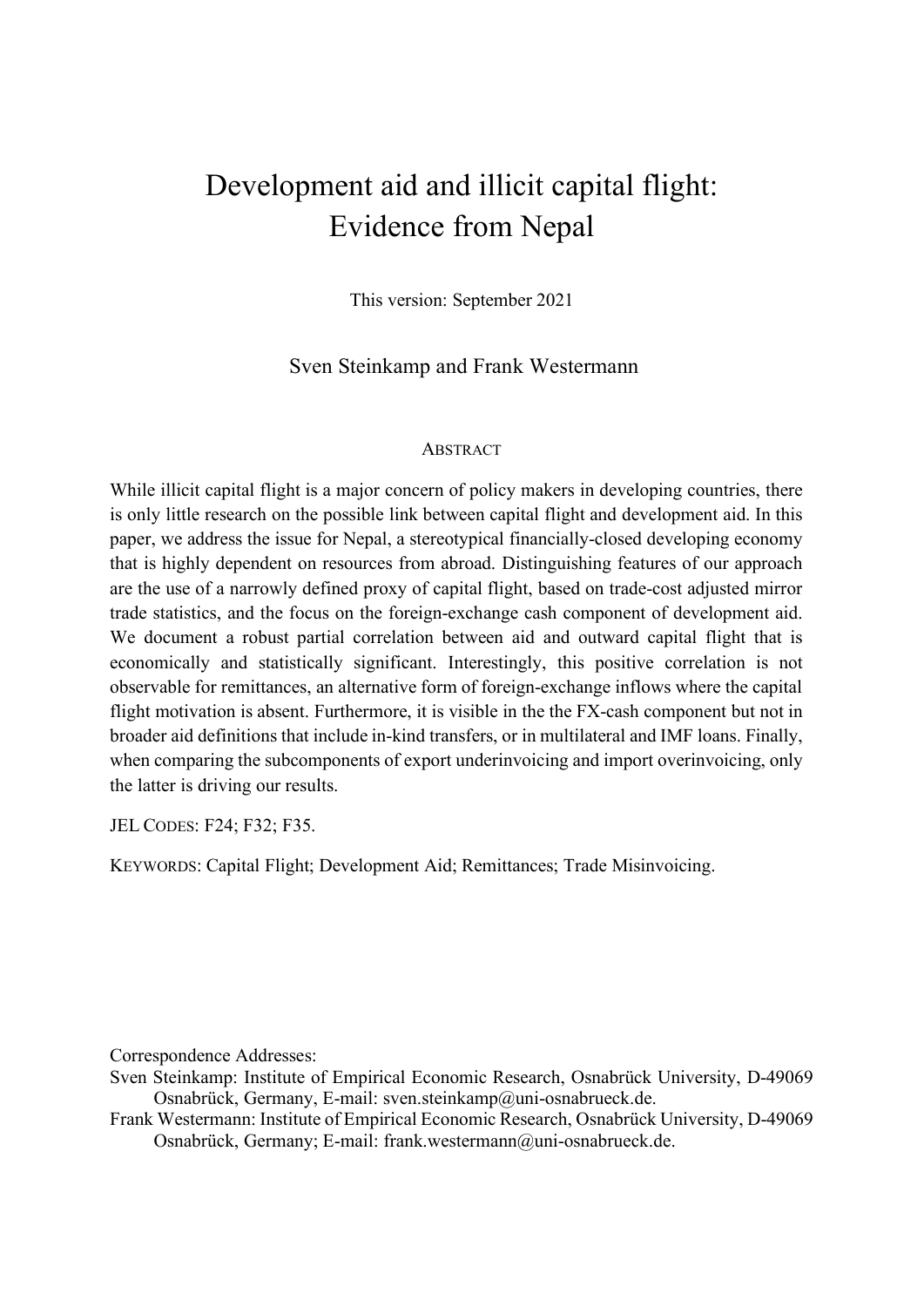#### **1. Introduction**

The (in)effectiveness of development aid has been analyzed from both macro and micro perspectives,<sup>[1](#page-2-0)</sup> but surprisingly little research has looked directly at the balance of payments and the illicit capital in-and-outflows that remain unrecorded in the official statistics. Nepal provides an interesting case study in this context as sizable amounts of foreign-currency from aid and remittances are sent every year to a country with a tightly controlled capital account.<sup>[2](#page-2-1)</sup> In this paper, we report some stylized facts that are consistent with the view that development aid––unlike remittances or other official inflow components––has the unwelcome side effect of triggering sizable illicit capital outflows. We analyze the mechanism behind this result and document that the overinvoicing of imported goods is the key channel that drives the empirical regularities.

The potential of development aid to cause private capital outflows was first recognized by Bauer (1981) and was theoretically motivated and empirically studied by Collier *et al.* (2001; 2004). So far, the empirical evidence on the aid-capital flight nexus is mixed and leans toward a positive effect; i.e., official inflows trigger further private capital inflows (see also Lensink *et al.*, 2000; Hermes and Lensink, 2001). Apart from Collier (2001), these empirical studies treat aid inflows as a relevant control variable but put little emphasis on it.

A distinguishing feature of our paper is the use of a narrower definition of development aid and a narrower definition of capital flight. For the aid variable, we consider only foreignexchange (FX) cash transfers, by using a novel dataset from the central bank of Nepal (Nepal Rastra Bank). Regarding the capital flight measure, we consider the concept of trade misinvoicing, which is conceptually linked more closely to the potential outflow effect and is seen as most relevant by policymakers in Nepal.<sup>[3](#page-2-2)</sup> Earlier research has instead focused on the World Bank Residual measure of capital flight, a broad definition that also includes unrecorded portfolio flows, foreign direct investment, and general measurement errors in the balance of payments. Moreover, earlier studies have used the Organization for Economic Co-operation and Development's (OECD) broad definition of net official development assistance that includes in-kind transfers for which the capital flight motivation is weak. For Nepal, the FX cash component of aid makes up around half of total aid.

<span id="page-2-0"></span> $1$  A few contributions are Bourguignon and Sundberg (2007), Rajan and Subramanian (2008), Hansen and Tarp (2001), Doucouliagos and Paldam (2009), Dreher *et al.* (2015), and Minasyan *et al.* (2017).

<span id="page-2-1"></span><sup>2</sup> Nepalese are barred from making any foreign investments abroad through the *Act Restricting Investment Abroad*, 2021 (1964).

<span id="page-2-2"></span><sup>&</sup>lt;sup>3</sup> Policymakers in Nepal consider trade misinvoicing to be a main channel of capital flight; see, e.g., an interview with Maha Prasad Adhikari (former deputy governor of the Nepal Rastra Bank) in the *Kathmandu Post*, April 11, 2016.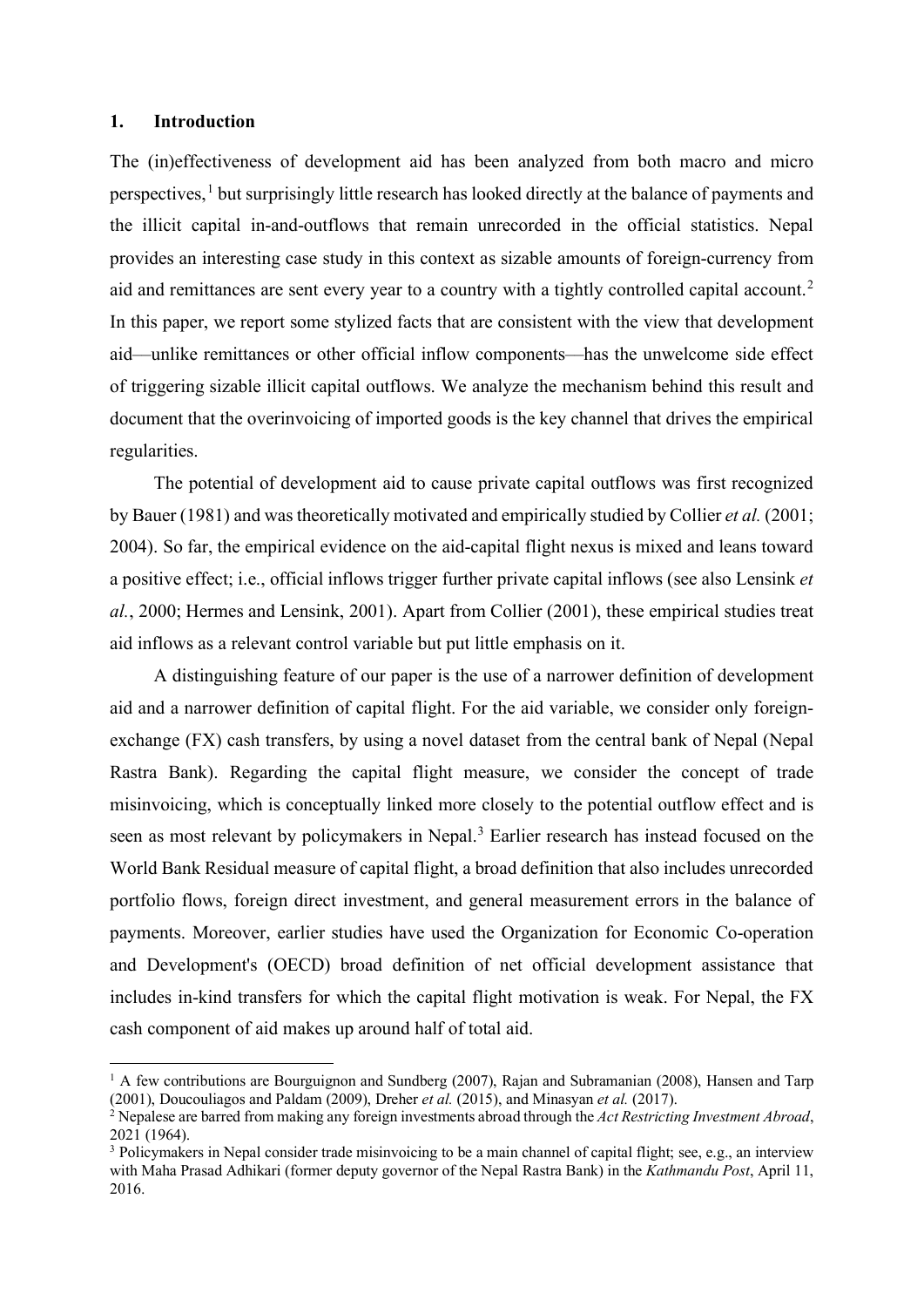We construct our proxy of illicit capital flight based on the concept of trade misinvoicing (TMI). In financially-closed economies like Nepal, capital is often moved across borders via exports or imports by manipulating the bills upwards or downwards. [4](#page-3-0) Using trade statistics recorded by the statistical offices of Nepal and its trading partners – for the same transactions – we construct a time series that illustrates how Nepal's TMI index has evolved. We refine this proxy by taking into account the trading-partner and direction-specific transport costs, which in other studies have often been assumed to take a constant value of 10%. While the dynamics are largely unaffected by the choice of trade-cost adjustment, there is a sizable difference in the level and thus the total amout of capital flight. Using constant trade costs of 10% underestimates the extent of misinvoicing on average by \$49 million per year. We mainly observe net capital outflows from Nepal, but interestingly the politically most stable period, after the Maoist insurgency and before the earthquake, also witnessed sizable illicit inflows. The largest illicit outflows are observed after the earthquake in 2015 (see Figure 2 below).

To explain the evolution of trade misinvoicing in Nepal, we set up a standard regression specification that explains the pattern by fundamental variables, such as interest rate spreads, real GDP growth rates, trade openness, and country-specific events, such as the 2015 earthquake or the subsequent India trade blockade. In particular, interest differentials appear to be an important variable, consistent with standard portfolio theory. In the second part of the regression analysis, we add different definitions of aid flows. Among potential candidates, the development aid in the form of FX cash transfers, IMF and other multilateral loans, and grants (including in-kind transfer), we find that only the former has a positive and significant impact on capital flight. Other forms of aid are statistically insignificant and have conflicting signs, thus confirming the lack of systematic evidence in the earlier literature.

Our findings are consistent with the view that the aid money transferred to help the country purchase critically needed goods, such as medical or construction equipment and IT hardware and software, is diverted, at least in part, to purchase investments assets abroad. These donated goods might be purchased at overpriced rates and thus might provide an opportunity for the buyer to circumvent capital controls and move capital out of the domestic economy. This behavior would explain the discrepancies in mirror-trade statistics, the disappointing track

<span id="page-3-0"></span><sup>&</sup>lt;sup>4</sup> The leakage of the Panama papers, for instance, revealed substantial circumventions of Nepal's capital controls; see, e.g., "Nepalis in tax havens, Swiss banks, money laundering," *Nepali Times*, January 17, 2019, as well as "Nepalis parking wealth in Swiss banks," *The Himalayan Times*, July 2, 2018.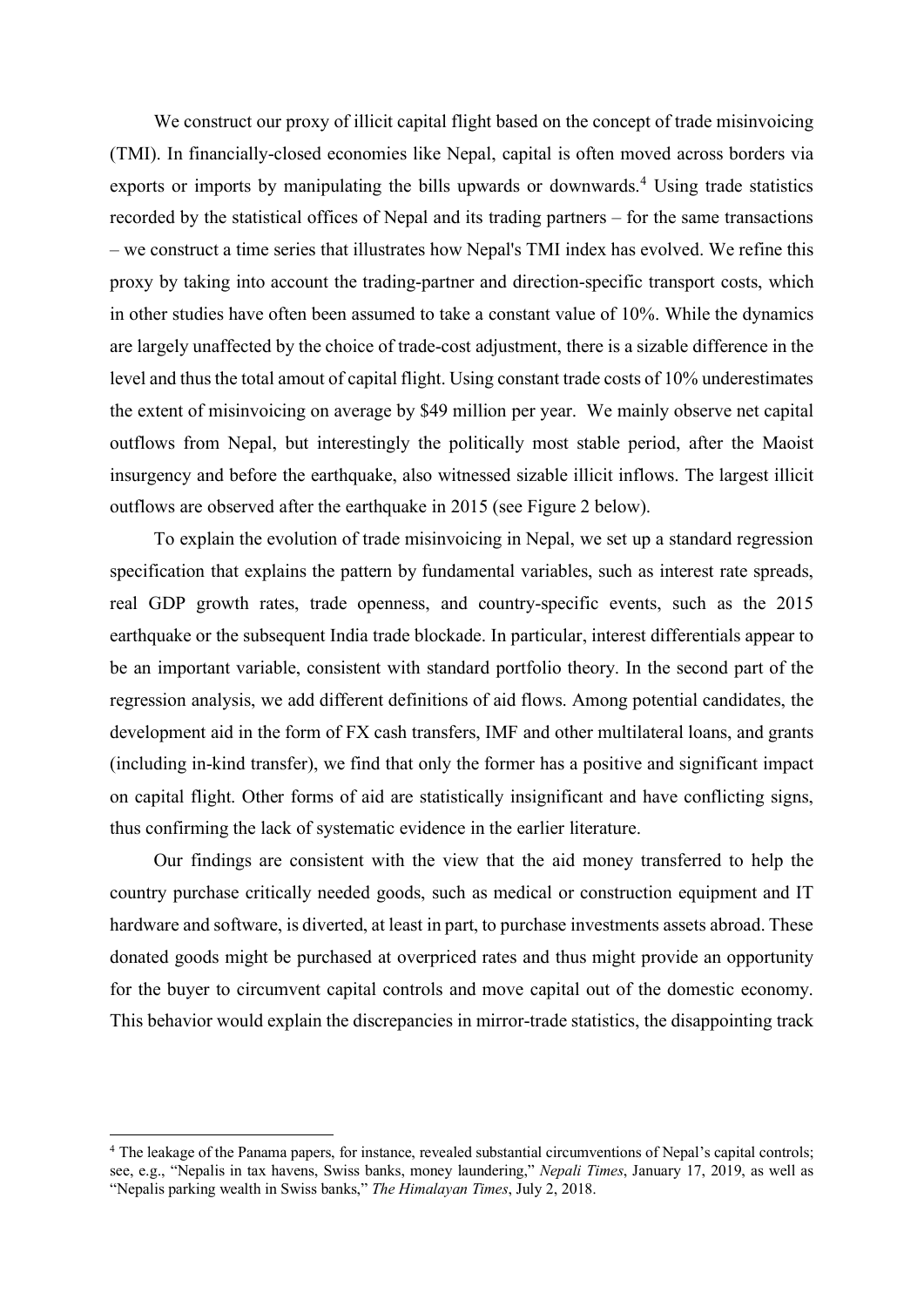record of development aid, and the correlation of aid with our TMI measure.<sup>[5](#page-4-0)</sup>

The remittances sent to Nepal by its working population abroad serve as a counterexample to this hypothesis. While aid from official donors abroad may be susceptible to being diverted by the recipient, a similar behavior is unlikely to be tolerated by foreign workers supporting their families back home. In this case, the money was initially earned in a foreign country and was thus out of reach for Nepalese capital controls and tax authorities. If capital flight was the objective, they might as well have kept the money abroad instead of first sending it home via official money transfer-companies and paying a sizable fee along the way.<sup>[6](#page-4-1)</sup> In our regressions, we find remittances to behave remarkably different from development aid, as an increase in remittances is associated with a further net *inflow* of illicit capital. If there is a desire to bring money into the country, the citizens working abroad apparently use both official and unofficial channels.

In a further attempt to identify the mechanism, we decompose the overall index of net TMI into its subcomponent of import overinvoicing (IOI) and export underinvoicing (EUI). We find that (i) the largest share of trade misinvoicing in Nepal is indeed occurring via import overinvoicing and (ii) only the IOI component reacts in response to inflows of development aid. This is plausible, as development aid is largely given to the recipients to finance imports. While in principle, EUI could be a vehicle for capital flight, it is not directly linked to the inflow of development aid.

Based on these three comparisons, we consider the empirical evidence to be indicative of a causal link. In the absensce of an external instrument, however, it is important to further explore the potential biases resulting from endogeneity or simultaneity, i.e. both variables being driven by a third factor. Furthermore, there may be relevant control variables missing, beyond those typically used in the literature. We are aware of these limitations, but do not consider them to be large enough to crucially change our estimates. For instance, we document that the potential bias resulting from omitted variables – if any - is upwards, and rather small. The biasadjusted estimate remains in the 95%-confidence interval of the original estimate and the identified set of coefficients remains well above zero. The recently developed Oster (2019) approach indicates that omitted variables are unlikely to affect our main result.

<span id="page-4-0"></span><sup>&</sup>lt;sup>5</sup> Not only Nepalese recipients in donor countries may be involved but also companies. Nepal's former finance minister, Madhukar SJB Rana, argued that "the German aided Marsyangdi project [...] was a case of 'aid in reverse' by implementing a project that was 5 times higher than the actual market price […] 70–80 % of all aid flows back to the donor country and no more than 10% to the beneficiaries […]," *Spotlight Nepal*, August 17, 2018. For empirical evidence on the link between aid and exports, see also Martínez‐Zarzoso *et al*. (2014).

<span id="page-4-1"></span><sup>6</sup> See, e.g., Ahmed *et al.* (2021) on the transactions costs of remitting.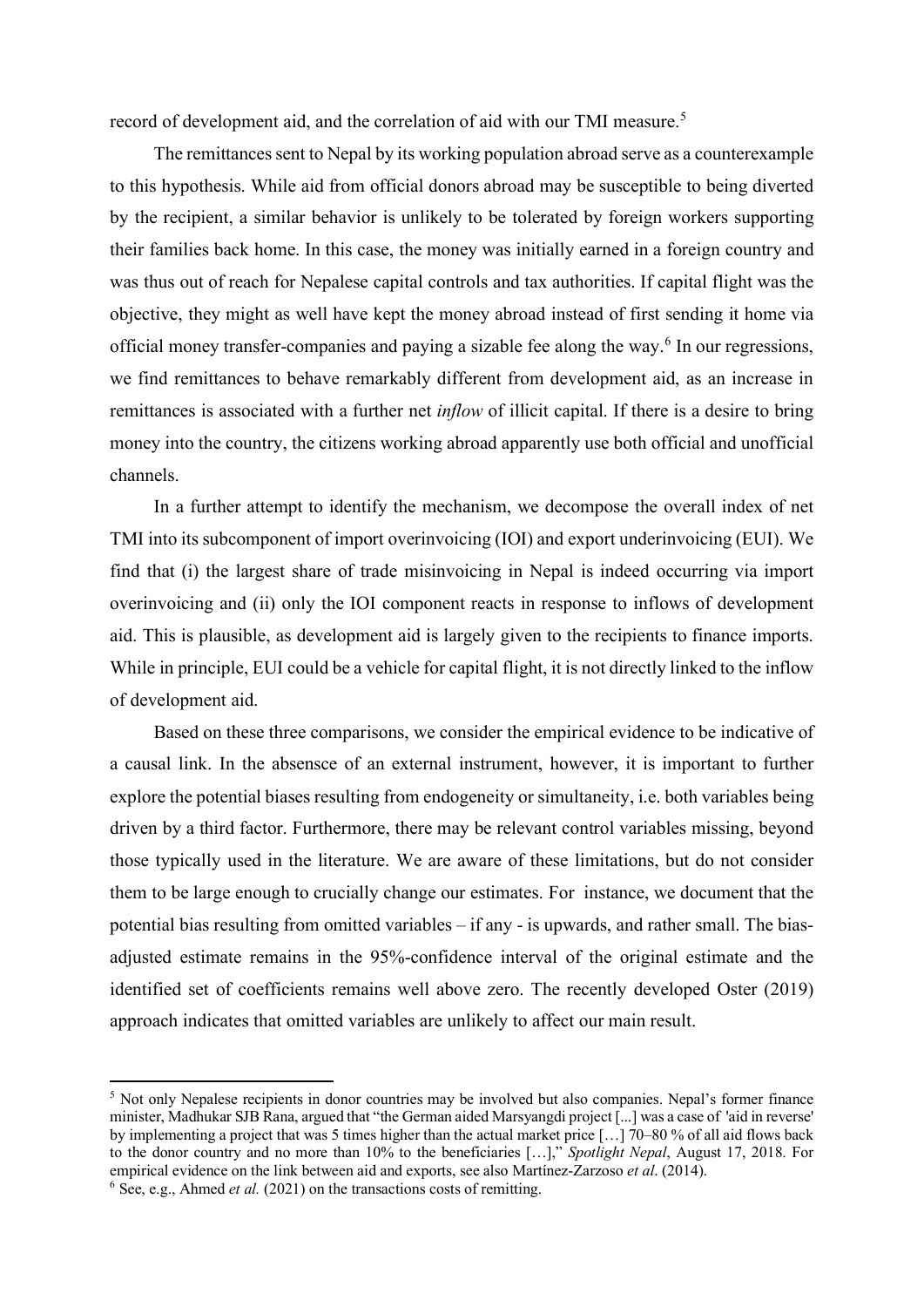Further robustness tests include different treatments of residual autocorrelation, extended sets of control variables, and different trade cost assumptions in the calculation of our TMI measure. We illustrate that our key findings are robust to instrumental variable (IV) estimates, where we exploit heteroscedasticity in the data to form a set of valid internal instruments in the absence of convincing external instruments (Lewbel, 2012). The IV results formally confirm that aid can be treated as an exogenous variable in our regression specification; a C-test does not reveal a statistically significant difference compared to the OLS estimates. Overall, we find a robust positive effect of FX aid inflows on illicit capital flight that is statistically significant and economically sizable.

The rest of the paper is organized as follows: Section 2 describes the practice of misinvoicing in international trade. The data are shown in Section 3, in particular the construction of our index on trade misinvoicing. In Section 4, we provide a preliminary statistical analysis and establish the main results based on a multivariate regression analysis. Section 5 sheds light on the influence of unobservable factors. Sensitivity tests and further analyses are reported in Sections 6 and 7, respectively. Section 8 concludes the paper with some policy implications.

#### **2. Trade misinvoicing**

Trade misinvoicing is a well-established phenomenon that has been used to analyze capital flight patterns in many studies (e.g., Bhagwati, 1964, 1981; Cardoso and Dornbusch, 1989; De Wulf, 1981; Fisman and Wei (2004); Buehn and Eichler (2011), Ferrantino *et al.* (2012); Cheung *et al.* 2016, 2020). The underlying modus operandi builds on the illegal issuance of upward or downward manipulated invoices in international (goods) trade. An illustrative example adapted from the reports of Global Financial Integrity is given in Figure  $1.^7$  $1.^7$ 

One can think for instance of a Nepalese importer who purchases \$1 million of medical goods, donated by an international aid-provider. Suppose he uses an intermediary in an offshore financial center to re-invoice the cost of the medical goods as \$ 1.5 million. The foreign exporter receives his expected \$1 million, but the remaining half a million dollars stay with the importers private offshore account. This way of processing the payment thus allows the importer to circumvent any restrictions placed on international capital movements in its juridiction.[8](#page-5-1)

Of course, this is just a stylized example and real-world cases sometimes present

<span id="page-5-1"></span>

<span id="page-5-0"></span><sup>&</sup>lt;sup>7</sup> See https://gfintegrity.org/issue/trade-misinvoicing/<br><sup>8</sup> Nepalese are not allowed to invest abroad (Act Restricting Investment Abroad, 2021 (1964)). A summary of restrictions on international capital movements and holdings in Nepal is given in Maskay *et al.* (2018).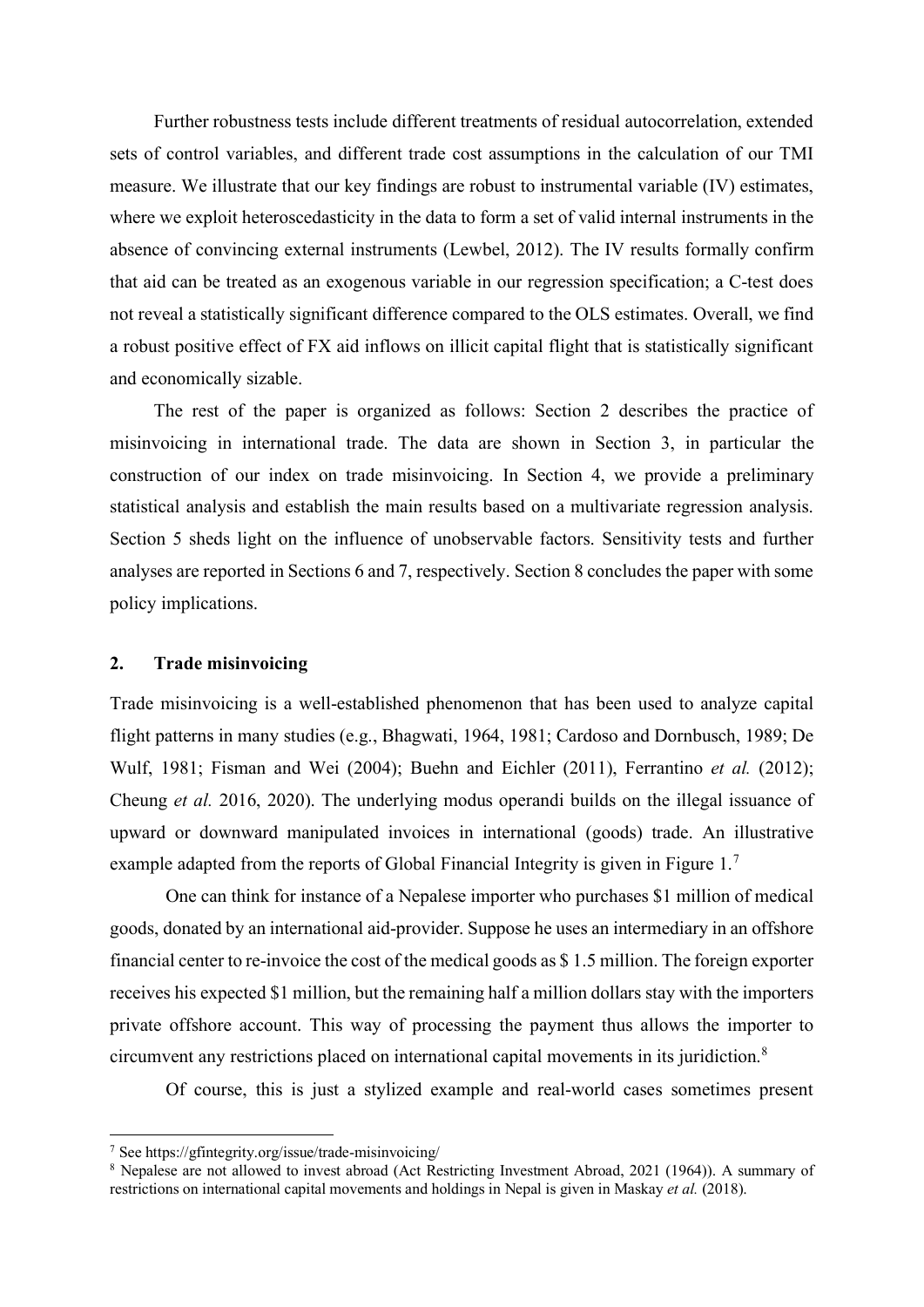themselves in more complex forms. The 2012 report of the *Asian/Pacific Group on Money Laundering*, for instance, presents seven different case studies of trade misinvoicing, some involving complex corporate structures of shell companies, some disguising mere transshipments as re-exports, and some not only manipulating the value but also the quality of invoice positions (Asia/Pacific Group on Money Laundering, 2012).<sup>[9](#page-6-0)</sup>

**Figure 1: Basic Trade Misinvocing Example without Collusion**



Furthermore, the im- and export misinvoicing need not be directly linked to the import of medical goods; this is just an illustrative example and it could occur in any other sector. Also, the intermediary bank account need not be in a classical offshore financial center, instead might be directly located in the foreign exporters jurisdiction and owned by the importer. The example in Figure 1 is nevertheless a plausible one. Andersen *et al.* (2021) have documented that part of foreign aid is diverted, by illustrating an increase in offshore deposits after an increase in foreign aid. Our analysis is complementary to theirs and approaches the same phenomenon through the lens of export- and import statistics.

#### **3. Data and descriptive statistics**

The value of merchandise traded between two economies is recorded independently by two different statistical agencies, in the domestic and the foreign country. By overinvoicing

<span id="page-6-0"></span><sup>9</sup> While these case studies all include at least one Asian country, trade misinvoicing cannot considered to be an Asian phenomonen alone; see various issues of The Economist for alternative examples and discussions ("Exports to Mars", Nov. 12<sup>th</sup> 2011; "Hot and Hidden", Jan. 18<sup>th</sup> 2014; "A bad boom", March 15<sup>th</sup> 2014; "Uncontained", May 3rd 2014).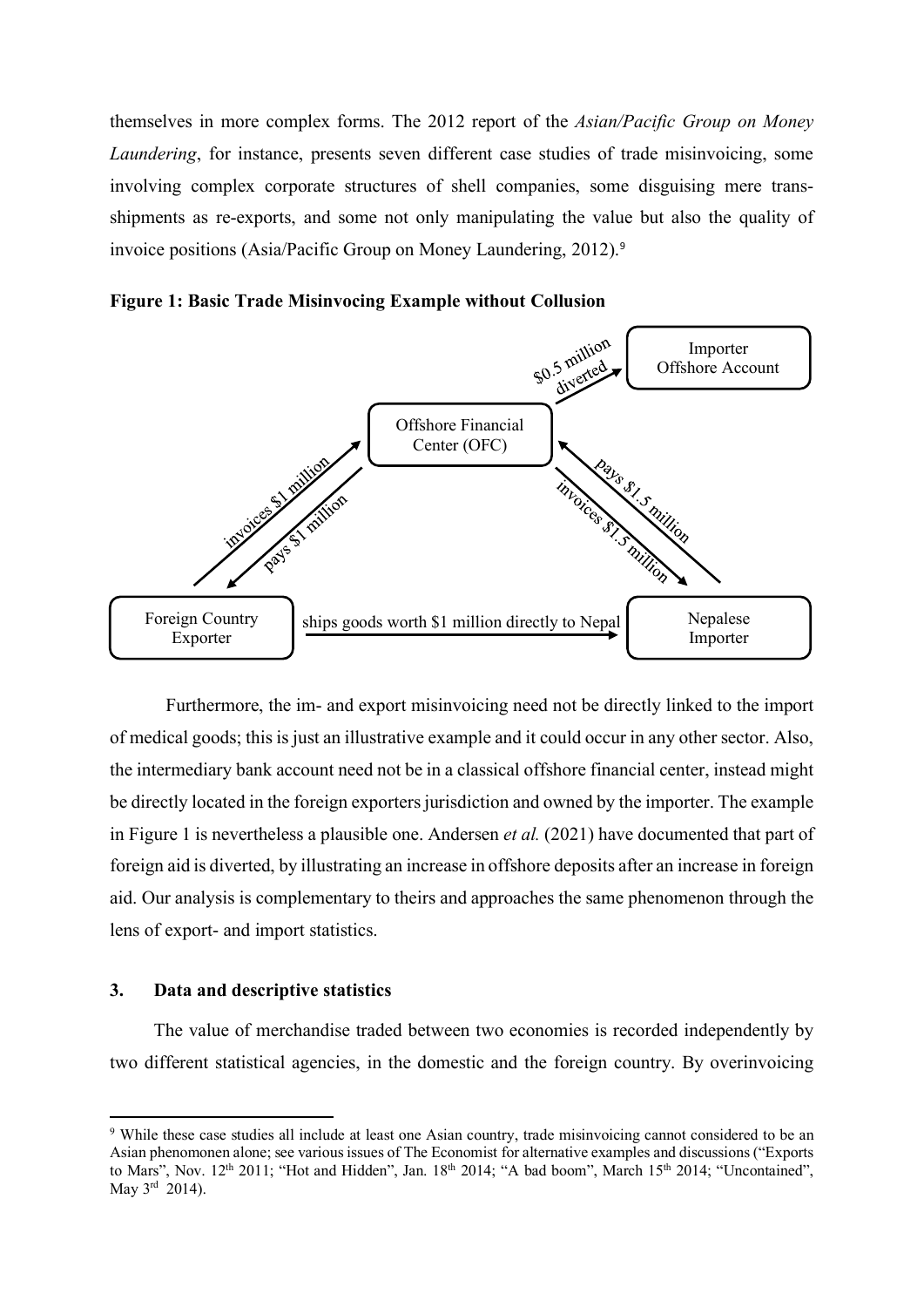imports, the cross-border payment exceeds the true value of the corresponding good and thus provides the resources to invest abroad, even when any official foreign investment is forbidden or subject to strict rules. Analogously, exports could be underinvoiced to move capital out of the country. To quantify the total level of trade misinvoicing, we thus compare the trade data reported by Nepal and its trading partners, both taken from the International Monetary Fund (IMF) Directions of Trade Statistics.

One practical limitation of the proxy is that export data are reported at free on board (FOB) prices and imports at cost, insurance, and freight (CIF) prices. Thus, there already exists a wedge between the two values, even in the absence of any fraudulent behavior. To capture this institutional aspect, we incorporate a variable *CIF* to correct the CIF effect in calculating Nepal's export underinvoicing, *EUI*:

$$
EUI = \sum_{i}^{p} [XW_{i,t} - XC_{i,t} * (1 + CIF)],
$$
\n
$$
(1)
$$

where  $XW_{i,t}$  is economy *i*'s reported value of imports from Nepal,  $XC_{i,t}$  is Nepal's reported value of exports to country *i, p* is the number of economies importing from Nepal, and *CIF* facilitates a fair comparison of the reported values of exports and imports. Similarly, we calculate Nepal's import overinvoicing, *IOI* as

$$
IOI = \sum_{i}^{q} [MC_{i,t} - MW_{i,t} * (1 + CIF)],
$$
\n
$$
(2)
$$

where  $MC_{i,t}$  is Nepal's reported value of imports from country *i*,  $MW_{i,t}$  is economy *i*'s reported value of exports to Nepal, and *p* is the number of economies exporting to Nepal. The total amount of Nepal's capital flight via trade misinvoicing is the sum of export underinvoicing and import overinvoicing. Henceforth, the sum is our TMI measure of capital flight:

$$
TMI = EUI + IOI.
$$
\n<sup>(3)</sup>

Early papers analyzing trade misinvoicing typically assume that  $CIF = 10\%$  $CIF = 10\%$  $CIF = 10\%$ .<sup>10</sup> This approach neglects any differences in trade costs across countries that are caused (e.g., by the distance of trading partners or other geographical features, as in the case of Nepal) by the absence of direct access to any major trade port. Only very seldom have trade costs been taken into account that have been estimated based on actual observed data. In our paper, we follow

<span id="page-7-0"></span><sup>10</sup> See, e.g., Beja (2008), Buehn and Eichler (2011), Patnaik *et al.* (2012), and Kar and Freitas (2012). The CIF = 10% assumption is often justified by referring to the IMF. The IMF (2015) argues that "the 10 percent c.i.f./f.o.b. factor represents a simplified estimate of these costs, which vary widely across countries and transactions." For evidence on the variation of trade costs along several dimensions, see, e.g., Hummels (2007), Jacks *et al*. (2008), or Wei *et al.* (2020).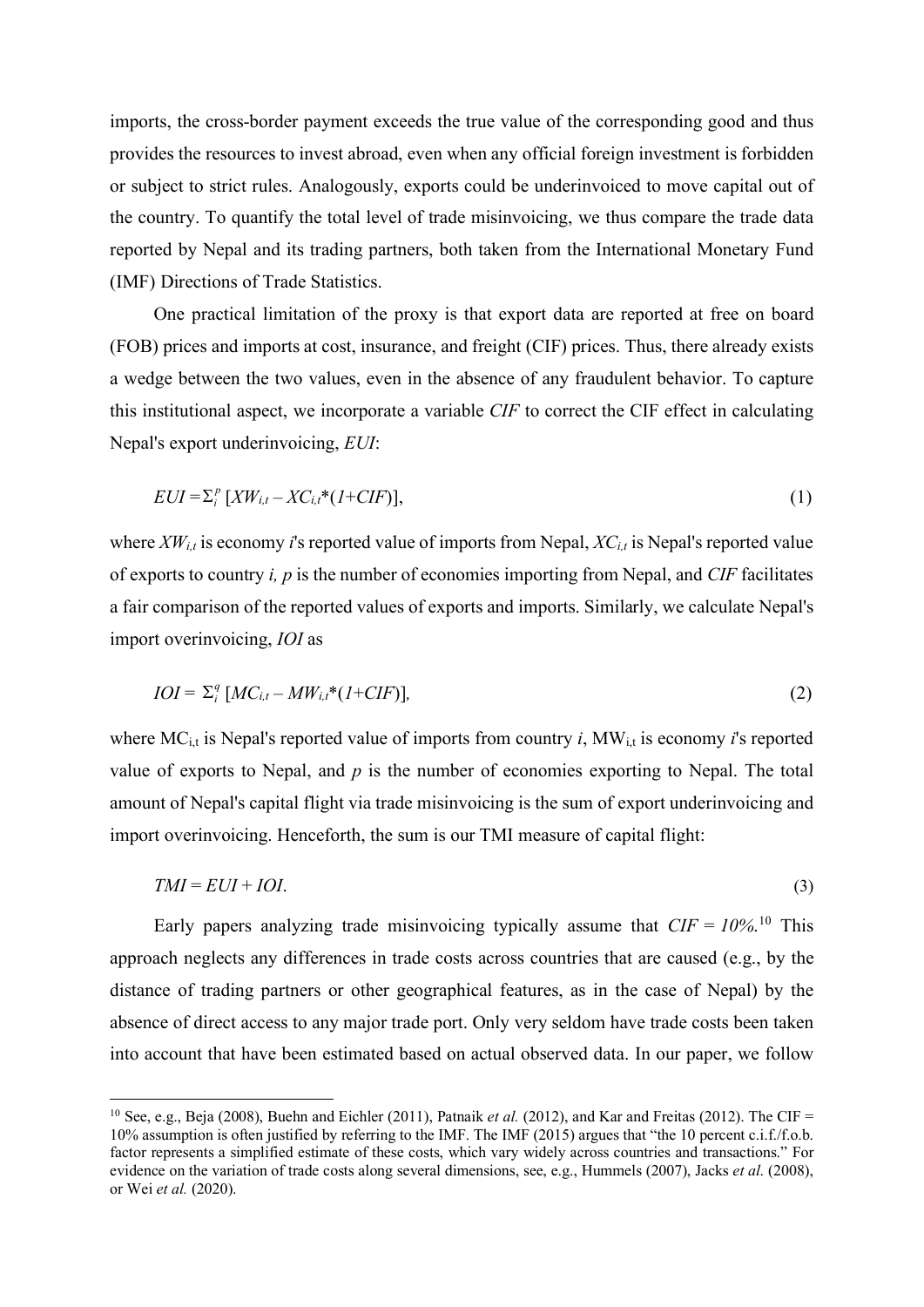the approach of Cheung *et al.* (2020), who exploit a new dataset by the OECD (International Transport and Insurance Costs of Merchandise Trade, ITIC) to infer and back out the CIF estimate, that is not only country-specific but also varies with trading partners and trade direction.<sup>[11](#page-8-0)</sup>

While the time series dynamics for TMI estimates under different CIF assumptions are very similar in our dataset, the assumption does affect the level and trend of trade misinvoicing estimates considerably.<sup>[12](#page-8-1)</sup> Taking into account country specific trade costs results in roughly 25% higher estimates for trade misinvoicing activities. The CIF=10% assumption introduces a systematic downward bias (less net outflows/more net inflows) that becomes stronger over the sample period.



Note: The solid line shows our estimate of trade misinvoicing (TMI) and, as bars, the two components––import overinvoicing (IOI) and export underinvoicing (EUI). All values are expressed as a percentage of annual nominal GDP. See equations (1) to (3) and Appendix A for definitions.

Figure 2 displays the historical evolution of net TMI standardized by nominal GDP for the period from 2000Q1 to 2019Q3. Positive values indicate outflows and negative values indicate inflows. For most of the period, Nepal has experienced illicit capital outflows, which in absolute terms have been particularly high in the period after the 2015 earthquake. When

<span id="page-8-0"></span> $11$  A subset of countries reports their imports in both CIF and FOB, which allows the OECD to estimate the missing values from a gravity-type equation model (Miao and Fortanier, 2017).

<span id="page-8-1"></span><sup>&</sup>lt;sup>12</sup> In Section 4 (Table 3), we also analyse the sensitivity of our regression estimates to the CIF assumption.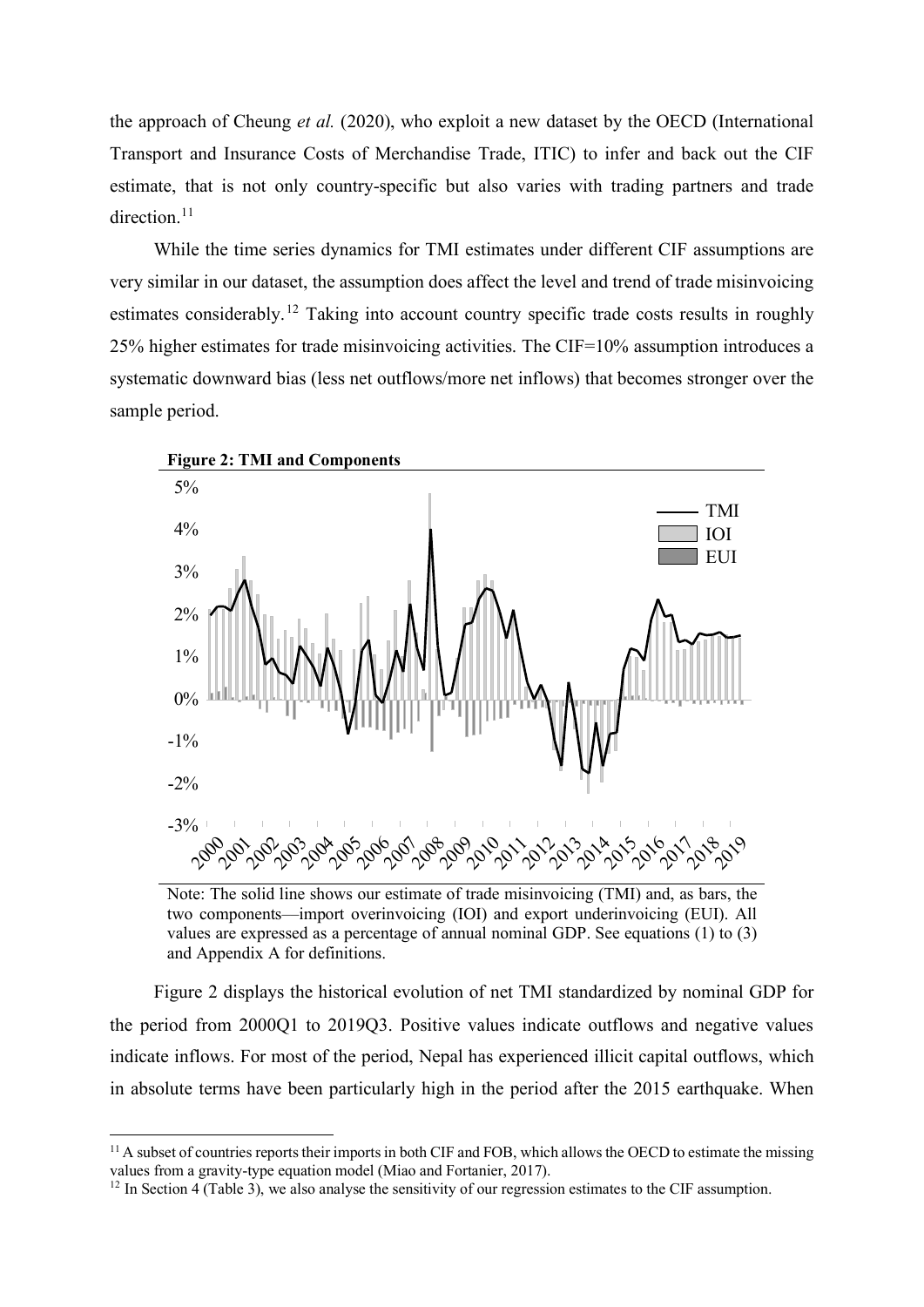standardized by GDP, remarkable periods of capital outflows are also visible in the early part of our sample, which declined after the tragic events of the royal family and the subsequent Maoist insurgency in mid-2001. While there have been individual quarters with large net outflows in the following years, a more continuous outflow pattern only emerged after Nepal became a republic in 2008 and lasted until about 2011. From 2011 until the earthquake in 2015, the picture substantially changed, and Nepal experienced net capital inflows rather than outflows. Since the earthquake, the illicit outflows have again been quite sizable and continuously positive.

Before formally analyzing the partial impact of development aid on trade misinvoicing, we first highlight the unconditional correlations, which already indicate the pattern: The seasonally adjusted ratio of FX development aid to GDP has a positive correlation with capital flight of 0.25 and is statistically significant at the 5% level, with a *p*-value of 0.03. It is among the strongest correlations, next to trade volume, and the interest rate differential, the most often used explanatory variable in the literature. Interestingly, and in contrast to aid flows, we do not find remittances to be correlated with capital flight—a first revealing indication that aid flows indeed stand out among the official capital flow variables.





Note: Dots represent bivariate Pearson correlation coefficients between our capital flight trade misinvoicing (TMI) measure and the respective variables. Bars indicate 90% confidence intervals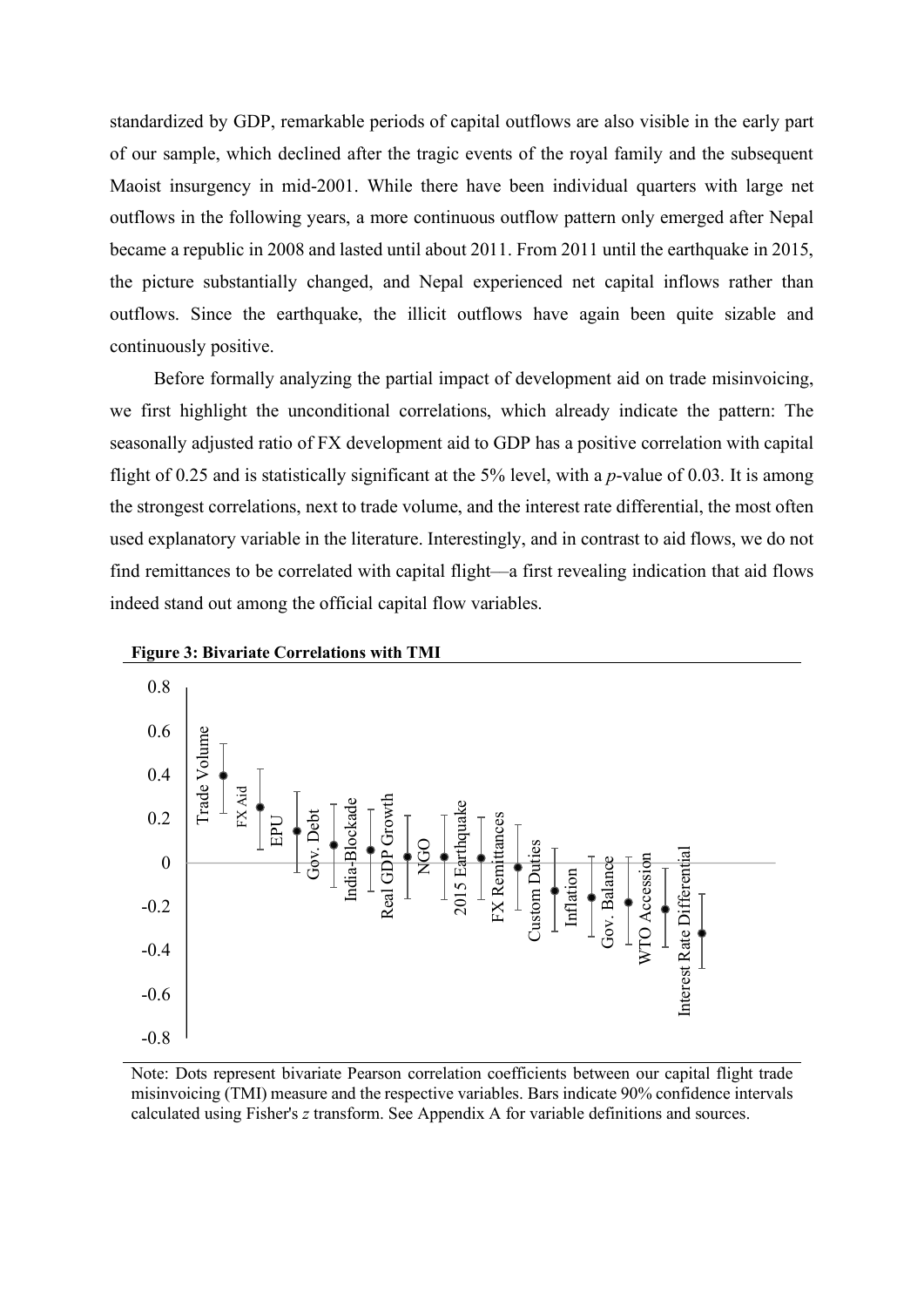#### **4. A baseline specification**

#### **4.1. Preliminary analysis: Forming a benchmark regression**

We start our empirical analysis by developing a benchmark regression that takes standard variables in the literature into account. In equation (4), these variables include three sets of controls:

$$
Y_{t,TM} = \alpha + \lambda' X_t + \theta' C_t + \delta' N_t + \varepsilon_t. \tag{4}
$$

The first group, captured by the vector  $X_t$ , includes several theoretically motivated control variables. Most prominently, it includes the interest differential between Nepal and the United States, which is intended to capture portfolio effects (Dornbusch,  $1984$ ),  $13$  a variable of de facto trade openness, as suggested by Aizenman (2008); a measure of economic policy uncertainty (EPU) (Hermes and Lensink, 2001; Le and Zak, 2006); and customs duties (Slemrod and Yitzhaki, 2002). The second vector of variables,  $C_t$ , includes canonical macroeconomic control variables commonly used in the empirical capital flight literature (see, for instance, Cheung *et al.*, 2016, 2020), i.e., government debt, the government budget balance, real GDP growth, and inflation. Finally, we include a set of Nepal-specific factors,  $N_t$ : a dummy variable capturing the trade blockade from India, the earthquake in 2015, and the World Trade Organization (WTO) accession of Nepal; and another variable to capture aid fragmentation proxied by the change in the number of active non-governmental organizations (NGOs).

Table 1, Columns 1-3, reports the results of this preliminary regression, where the coeffients display largely the expected sign from the previous literature.<sup>[14](#page-10-1)</sup> In column (4), we perform a stepwise regression approach where we successively drop the insignificant variables based on their t-statistics from the regression. This specification serves as our first tool to control for confounding factors that may affect the oberved empirical relationship between trade misinvoicing and aid.[15](#page-10-2) Later, we will also analyze whether any variables we do not explicitly control for, may have the potential to alter our results by following the approach of Altonji et al. (2005) and Oster (2019).

<span id="page-10-0"></span><sup>13</sup> See also Cuddington (1986, 1987) and Diwan (1989).

<span id="page-10-1"></span><sup>&</sup>lt;sup>14</sup> See also the country case studies for China, India, and Germany (see Fisman and Wei, 2004; Javorcik and Narciso, 2008; Mishra *et al*., 2008; Ferrantino *et al*., 2012; Cheung *et al*., 2016, 2019).

<span id="page-10-2"></span><sup>&</sup>lt;sup>15</sup> In the spirit of Angrist and Pischke (2017).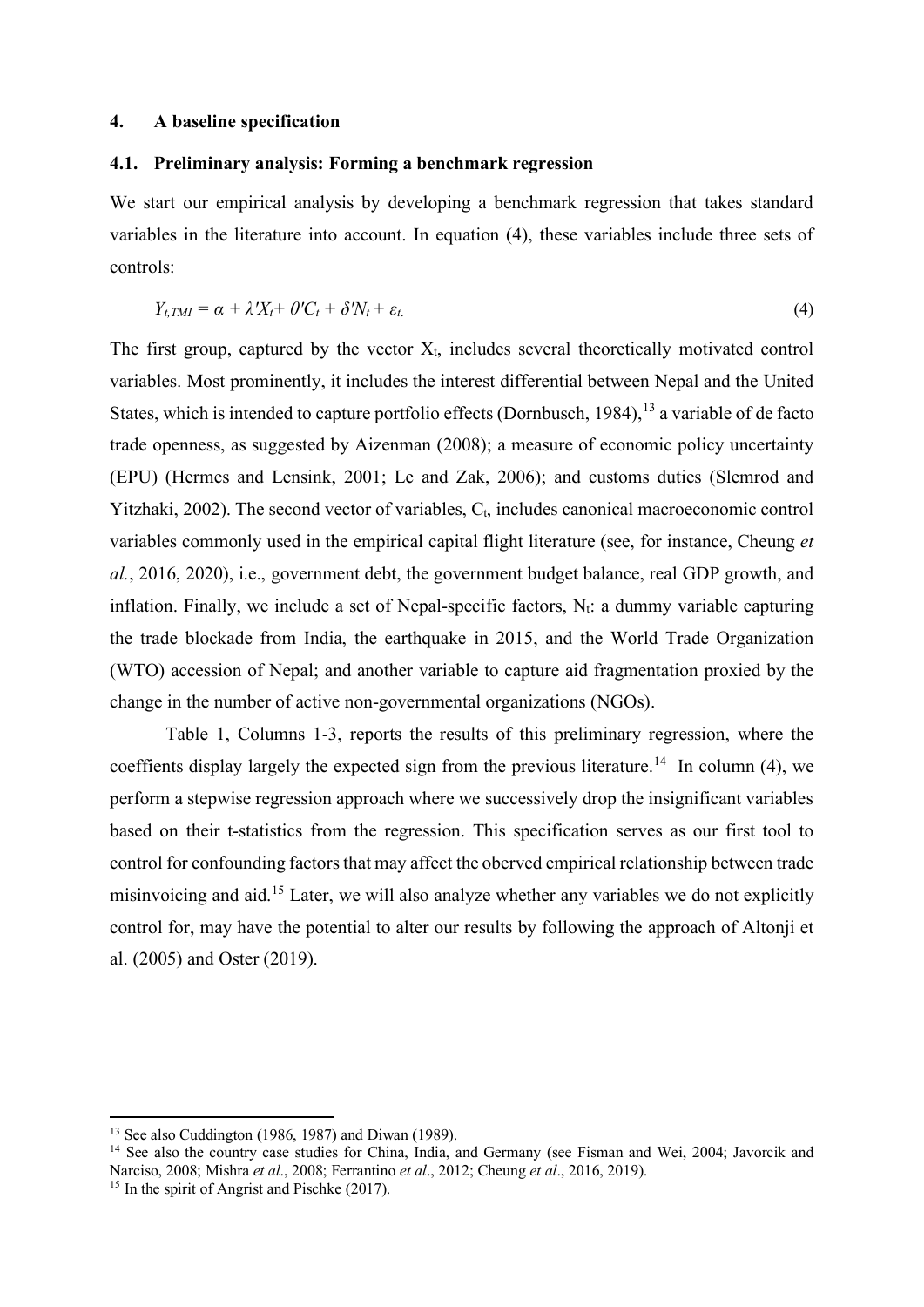#### **Table 1: Baseline Specification**

| $D$ C $D$ C $D$ C $D$ Iluc $D$ variable. T $M$ I $D$ |             |            |            |             |
|------------------------------------------------------|-------------|------------|------------|-------------|
| Variables                                            | (1)         | (2)        | (3)        | (4)         |
| <b>Interest Rate Differential</b>                    | $-0.193***$ | $-0.148*$  | $-0.106$   | $-0.225***$ |
|                                                      | (3.56)      | (1.95)     | (1.12)     | (4.14)      |
| <b>Trade Openness</b>                                | $0.335***$  | $0.360***$ | $0.432***$ | $0.372***$  |
|                                                      | (3.89)      | (2.96)     | (4.23)     | (6.62)      |
| <b>EPU</b> Nepal                                     | 0.785       | 1.019      | 1.053      | $0.920*$    |
|                                                      | (1.34)      | (1.61)     | (1.58)     | (1.73)      |
| <b>Custom Duties</b>                                 | 0.001       | $-0.009$   | $-0.002$   |             |
|                                                      | (0.02)      | (0.12)     | (0.03)     |             |
| Gov. Debt                                            |             | $-0.007$   | 0.033      |             |
|                                                      |             | (0.42)     | (1.32)     |             |
| Gov. Balance                                         |             | $-0.120$   | $-0.100$   |             |
|                                                      |             | (0.81)     | (0.69)     |             |
| Real GDP Growth                                      |             | $-0.224$   | 0.221      |             |
|                                                      |             | (0.67)     | (0.51)     |             |
| Inflation                                            |             | $-0.022$   | $-0.040$   |             |
|                                                      |             | (0.38)     | (0.68)     |             |
| India-Blockade                                       |             |            | 2.459***   | 1.616***    |
|                                                      |             |            | (3.12)     | (4.83)      |
| 2015 Earthquake                                      |             |            | $1.662**$  | $1.073***$  |
|                                                      |             |            | (2.63)     | (4.21)      |
| <b>WTO</b> Accession                                 |             |            | $-0.214$   |             |
|                                                      |             |            | (0.49)     |             |
| <b>NGO</b>                                           |             |            | 0.003      |             |
|                                                      |             |            | (1.65)     |             |
| Constant                                             | $-1.433$    | $-1.467$   | $-5.830**$ | $-1.725***$ |
|                                                      | (1.11)      | (0.80)     | (2.37)     | (2.71)      |
| Adj. R2                                              | 0.29        | 0.24       | 0.33       | 0.37        |
| Quarterly Obs.                                       | 73          | 63         | 63         | 77          |

Dependent Variable: TMI [% GDP]

Notes: The table shows OLS estimates with robust *t-*statistics in parentheses. \*, \*\*, \*\*\* indicate variables significant at the 10%, 5%, and 1% level, respectively.

#### **4.2. Identifying the Mechanism**

As a next step, we add a set of official inflow variables, captured by the variable *FX aid* and vector *R* in equation (5). They include foreign aid, specifically the cash component of foreign aid that is entering the country in foreign currency. Furthermore, subsumed in the vector *R,* we include FX remittances, multilateral loans, and grants (including in-kind). Among the loans, we also consider the subset of loans provided by the IMF.

$$
Y_{t, TM} = \alpha + \lambda' X_t + \theta' C_t + \delta' N_t + \beta' A i d_t + \mu' R_t + \varepsilon_t. \tag{5}
$$

Table 2 illustrates that several of these variables have a significant partial correlation with capital flight. Regarding the FX aid variable, the multivariate regression confirms the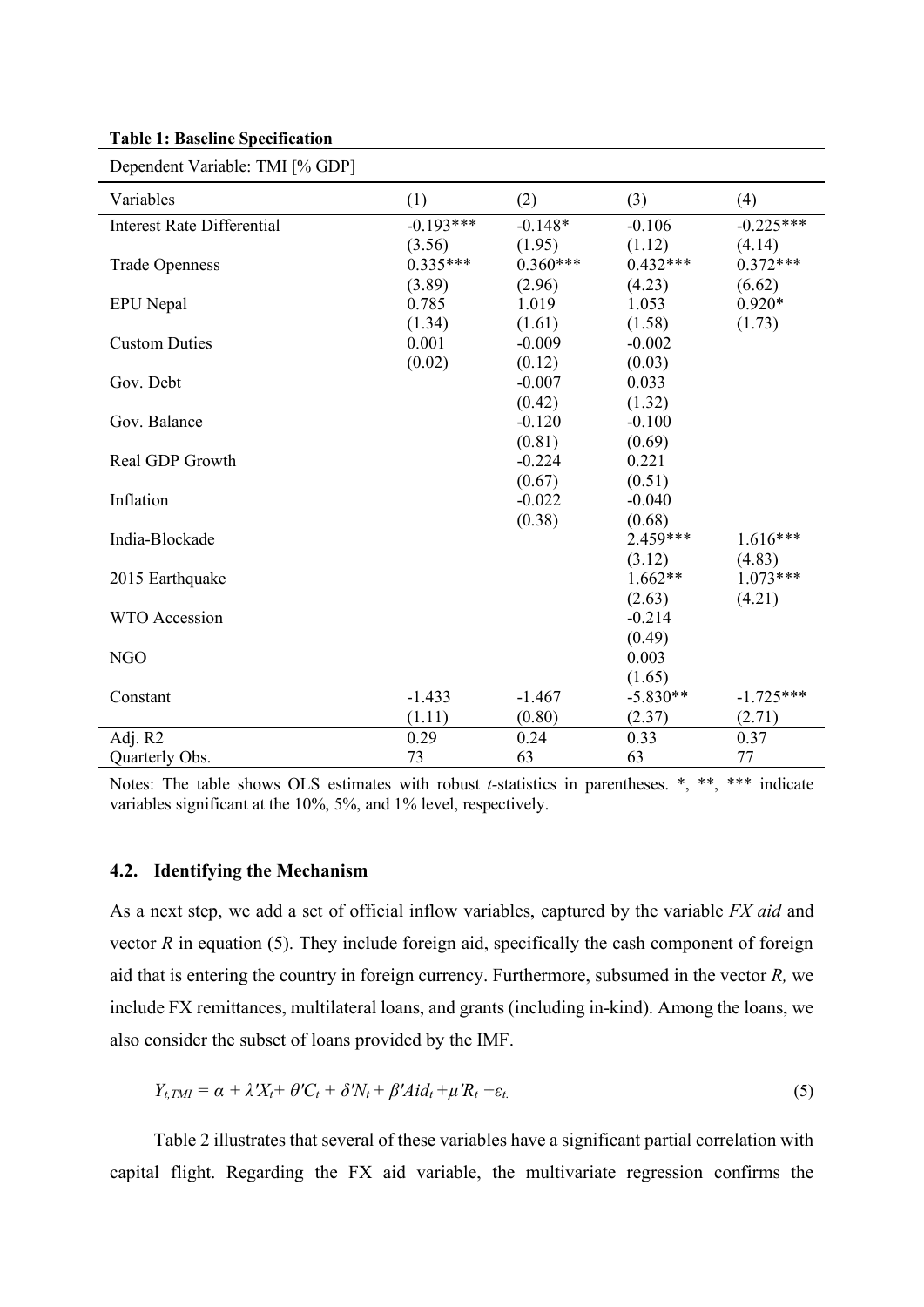impression from the simple correlation; i.e., we find it to be positive and statistically significant at the 1% level. The same is also the case for the remittances but interestingly with the opposite sign. While an increase in foreign aid is associated with (outward) capital flight, an increase in remittances is associated with further inflows. This remarkable difference is a key finding of our paper. It is consistent with the view that development aid that enters Nepal in foreign currency is used to import goods at feigned overpriced rates, intending to move capital abroad. Remittances, in contrast, do not have this feature and instead signal the citizens' preference to move money into the country.<sup>[16,](#page-12-0)[17](#page-12-1)</sup>

The other variables, multilateral loans and grants, either have a much smaller coefficient or are statistically insignificant, but they generally have the same sign as the FX aid variable. The only exceptions are the IMF loans that, although statistically insignificant, have a dampening effect on capital outflows reminiscent of the catalytic effect of IMF lending (Corsetti *et al.*, 2006; Morris and Shin, 2006). The insignificance of this variable may be related to conditionality of IMF lending with regard to transparency and its tight grip on spending programs.

In the last column of Table 2, we again go through the stepwise regression routine. When considering the size of the coefficient in this last column, not only the significance level but also the magnitude of the coefficient of FX aid flows is striking: Our estimates imply that for every US dollar worth of FX aid inflow, 92 cents are moved out of the country. The following robustness test and further refinements are intended to both validate the impact's statistical significance as well as the magnitude of the point estimate.<sup>[18](#page-12-2)</sup>

As an alternative way to pin down the identification analysis, we considered different variants of the definition of trade misinvoicing. So far, following the bulk of the literature, we have considered the net concept of trade misinvoicing, which is the sum of export underinvoicing and import overinvoicing. However, outward capital flight is much easier to implement via import overinvoicing, as illustrated by the example given in the introduction.

<span id="page-12-0"></span> $16$  This is observation is consistent with the poverty reducing effect of remittances in Nepal (see, e.g., Wagle and Devkoata, 2018), or, more generally, the growth enhancing effect of remittances in financially less-developed economies (Giuliano and Ruiz-Arranz, 2009).

<span id="page-12-1"></span><sup>&</sup>lt;sup>17</sup> On the empirical determinants of remittances see Yang (2011), Mallick (2017) and Azizi (2018).

<span id="page-12-2"></span><sup>&</sup>lt;sup>18</sup> In a passing, we note that Table B4 of Appendix B confirms the included variables to be stationary, except for the interest rate differential where we cannot reject the null of a unit root.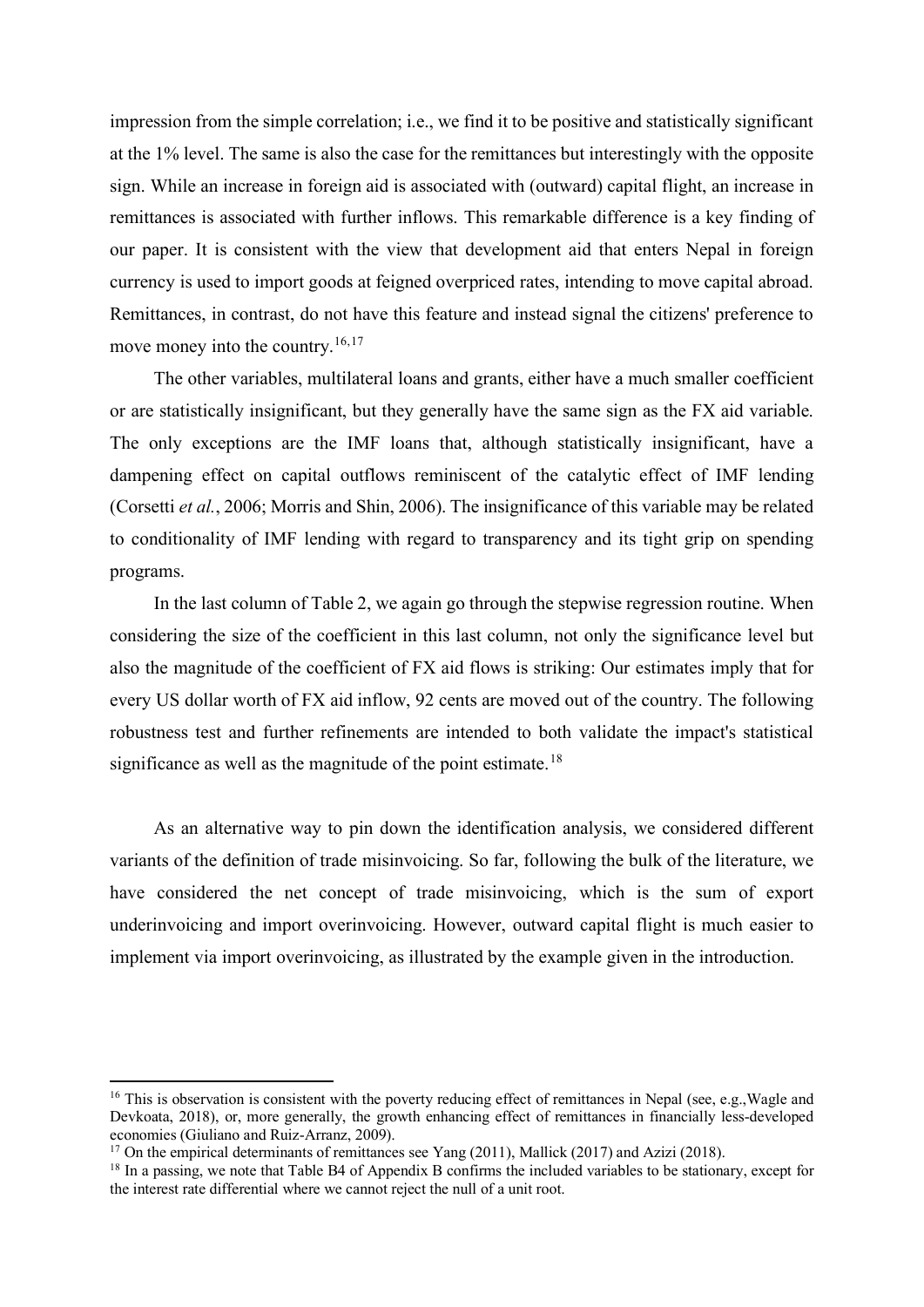| Dependent Variable: TMI [% GDP]   |             |             |             |             |             |             |             |
|-----------------------------------|-------------|-------------|-------------|-------------|-------------|-------------|-------------|
| Variables                         | (1)         | (2)         | (3)         | (4)         | (5)         | (6)         | (7)         |
| <b>Interest Rate Differential</b> | $-0.150***$ | $-0.103*$   | $-0.218***$ | $-0.234***$ | $-0.163***$ | $-0.099*$   | $-0.095*$   |
|                                   | (2.77)      | (1.85)      | (4.04)      | (4.19)      | (3.10)      | (1.87)      | (1.90)      |
| <b>Trade Openness</b>             | $0.390***$  | $0.474***$  | $0.372***$  | $0.374***$  | $0.396***$  | $0.447***$  | $0.461***$  |
|                                   | (7.37)      | (6.57)      | (6.54)      | (6.40)      | (6.55)      | (6.08)      | (6.58)      |
| <b>EPU</b> Nepal                  | $0.954*$    | $0.957*$    | $0.899*$    | $0.946*$    | $0.911*$    | $0.948*$    | $0.990**$   |
|                                   | (1.94)      | (1.92)      | (1.69)      | (1.75)      | (1.70)      | (1.87)      | (2.11)      |
| India-Blockade                    | $1.497***$  | $2.035***$  | $1.669***$  | $1.701***$  | $1.682***$  | $1.823***$  | $1.826***$  |
|                                   | (4.17)      | (4.34)      | (4.76)      | (4.13)      | (4.80)      | (3.85)      | (3.90)      |
| 2015 Earthquake                   | $1.471***$  | $1.544***$  | $0.974***$  | $1.080***$  | $0.875***$  | $1.377***$  | $1.765***$  |
|                                   | (4.98)      | (4.75)      | (3.66)      | (4.25)      | (3.47)      | (3.51)      | (5.52)      |
| FX Aid                            | $1.125***$  |             |             |             |             | $0.829*$    | $0.928**$   |
|                                   | (2.80)      |             |             |             |             | (1.82)      | (2.17)      |
| <b>FX</b> Remittances             |             | $-0.222***$ |             |             |             | $-0.101$    | $-0.158**$  |
|                                   |             | (3.50)      |             |             |             | (1.07)      | (2.17)      |
| Multilateral Loans                |             |             | $-0.127$    |             |             | $-0.151$    |             |
|                                   |             |             | (0.87)      |             |             | (0.81)      |             |
| Of Which: IMF Loans               |             |             |             | $-1.192$    |             | 0.177       |             |
|                                   |             |             |             | (0.82)      |             | (0.15)      |             |
| Grants, Incl. in-Kind             |             |             |             |             | 0.280       | 0.187       |             |
|                                   |             |             |             |             | (1.17)      | (0.84)      |             |
| Constant                          | $-3.189***$ | $-2.368***$ | $-1.801***$ | $-1.707**$  | $-2.622***$ | $-3.554***$ | $-3.280***$ |
|                                   | (4.52)      | (3.62)      | (2.69)      | (2.64)      | (3.80)      | (4.38)      | (4.92)      |
| Adj. R2                           | 0.41        | 0.39        | 0.37        | 0.37        | 0.37        | 0.39        | 0.43        |
| Quarterly Obs.                    | 72          | 72          | 77          | 77          | 68          | 68          | 72          |

**Table 2: FX Aid vs. Remittances and in-kind Transfers**

Notes: The table shows OLS estimates with robust *t-*statistics in parentheses. \*, \*\*, \*\*\* indicate variables significant at the 10%, 5%, and 1% level, respectively.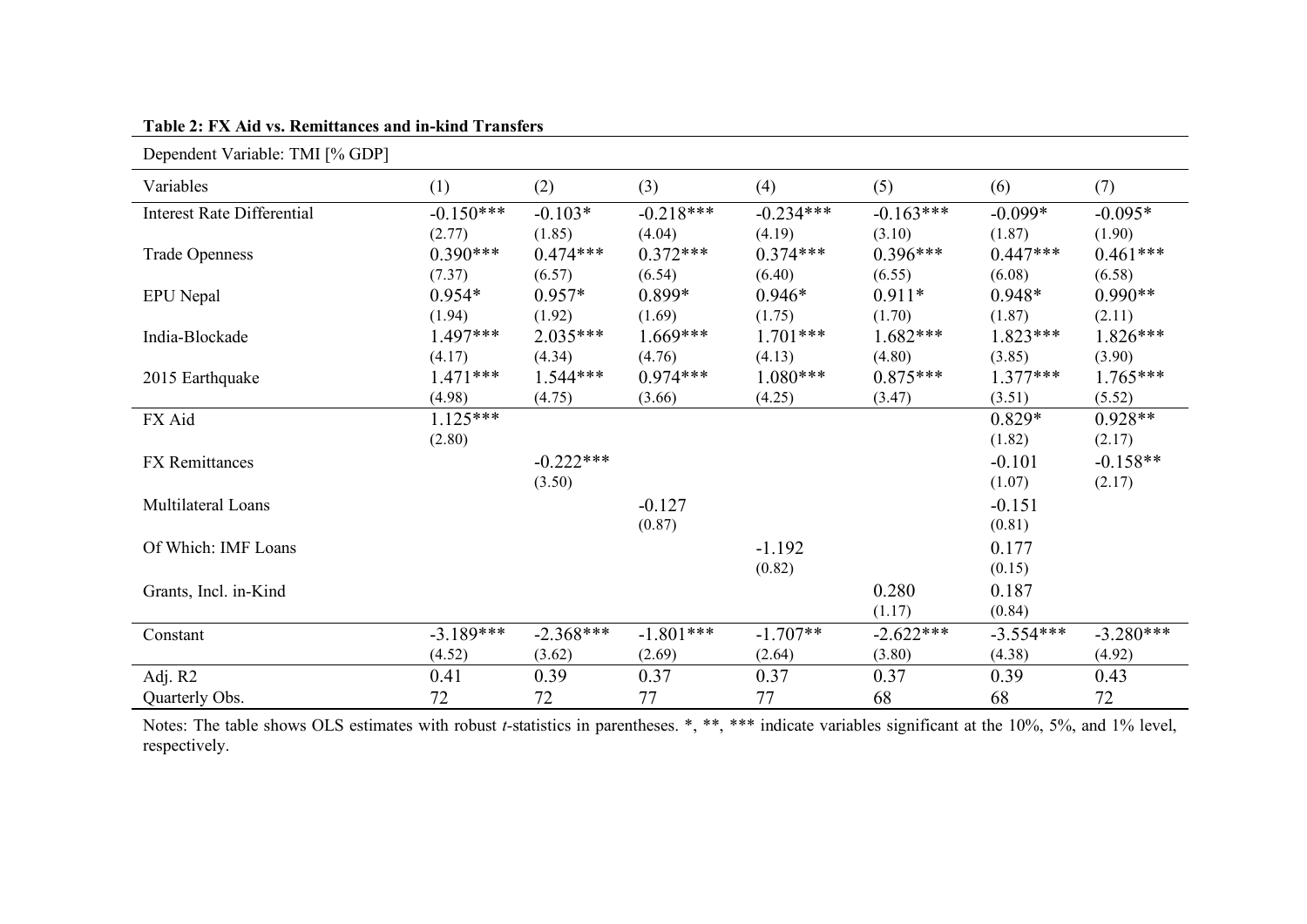| Dependent Variable: TMI [% GDP]   |             |                       |            |                       |                                       |
|-----------------------------------|-------------|-----------------------|------------|-----------------------|---------------------------------------|
|                                   | (1)         | (2)                   | (3)        | (4)                   | (5)                                   |
|                                   | Benchmark   | <b>TMI</b> Components |            | <b>CIF</b> Assumption |                                       |
| Variables                         | TMI         | IOI                   | <b>EUI</b> | Ad-hoc<br>10% CIF     | $\phi$ CIF (7.9%<br>$Imp; 9.8\% Exp)$ |
| <b>Interest Rate Differential</b> | $-0.095*$   | $-0.177***$           | $0.078***$ | $-0.096*$             | $-0.096*$                             |
|                                   | (1.90)      | (2.92)                | (3.96)     | (1.92)                | (1.90)                                |
| <b>Trade Openness</b>             | $0.461***$  | $0.475***$            | $-0.011$   | $0.421***$            | $0.440***$                            |
|                                   | (6.58)      | (6.41)                | (0.31)     | (5.97)                | (6.24)                                |
| <b>EPU</b> Nepal                  | $0.990**$   | $0.953*$              | 0.045      | $0.984**$             | $0.984**$                             |
|                                   | (2.11)      | (1.94)                | (0.47)     | (2.13)                | (2.12)                                |
| India-Blockade                    | $1.765***$  | $2.186***$            | $0.259***$ | $1.792***$            | $1.774***$                            |
|                                   | (5.52)      | (6.36)                | (2.78)     | (5.63)                | (5.56)                                |
| 2015 Earthquake                   | $1.826***$  | $1.846***$            | $0.207**$  | $1.802***$            | 1.808***                              |
|                                   | (3.90)      | (3.91)                | (2.12)     | (3.83)                | (3.85)                                |
| FX Aid                            | $0.928**$   | $0.987**$             | $-0.005$   | $0.940**$             | $0.936**$                             |
|                                   | (2.17)      | (2.13)                | (0.05)     | (2.19)                | (2.18)                                |
| <b>FX</b> Remittances             | $-0.158**$  | $-0.338***$           | $-0.028$   | $-0.175**$            | $-0.163**$                            |
|                                   | (2.17)      | (4.52)                | (1.03)     | (2.40)                | (2.24)                                |
| Constant                          | $-3.280***$ | $-1.915**$            | $-0.431$   | $-3.121***$           | $-3.220***$                           |
|                                   | (4.92)      | (2.55)                | (1.30)     | (4.63)                | (4.79)                                |
| Adj. R2                           | 0.43        | 0.49                  | 0.21       | 0.40                  | 0.41                                  |
| Quarterly Obs.                    | 72          | 72                    | 72         | 72                    | 72                                    |

**Table 3: Import Overinvoicing versus Export Underinvoicing**

Notes: The table shows OLS estimates with robust *t-*statistics in parentheses. \*, \*\*, \*\*\* indicate variables significant at the 10%, 5%, and 1% level, respectively.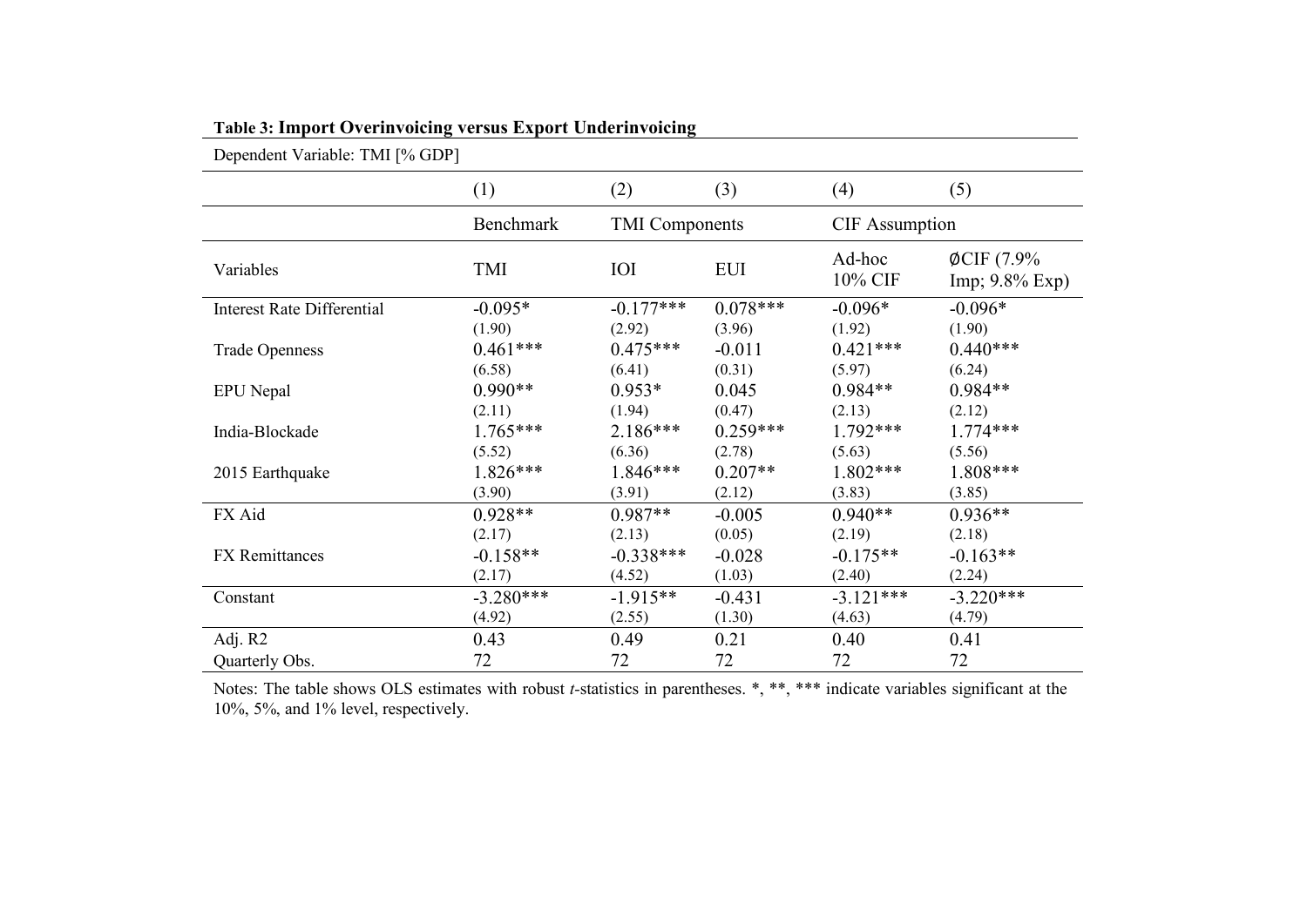We follow up on this idea in Table 3. For easy reference, we first repeat the estimates with our TMI measure as the endogenous variable. Then, in Columns (2) and (3), we estimate the regressions for IOI and EUI separately. The striking finding is that the results for the TMI series are indeed driven by IOI, which does not come as a surprise given the time-series dynamics displayed in Figure 2 earlier. The FX Aid coefficient on EUI is slightly negative and close to zero. Statistically, it is insignificant. By contrast, the aid coefficient on IOI is close to one and significant at the 5% level.

We also address a typical shortcoming in the capital flight literature, as the TMI series is often based on the ad-hoc assumption of 10% trade cost. This assumption is inadequate, and thus we choose to compute the trade cost for each trading partner separately in our baseline regression. Columns (4) and (5) illustrate that this fine-tuning of the capital flight index is not driving our main results, as the impact of FX aid on TMI is also present when using either the standard 10% assumption or, alternatively, an average trade cost assumption across all countries. This confirms our initial impression that correctly taking into account the trade costs is important for estimating the extent of trade misinvoicing for Nepal, but it hardly affects the time series dynamics and, thus, inductive statistics.

#### **5. Omitted variable bias and robust estimates**

As no comprehensive theoretical model on capital flight via trade misinvoicing exists, we rely on different theoretical and empirical considerations in the choice of our control variables. This section analyzes whether the positive link between the aid and capital flight variables could also plausibly be explained by any omitted observable or unobservable factors in our empirical specification. Following a recent approach of Oster (2019), building on the work of Altonji et al. (2005), we confirm the aid coefficient to be remarkably stable even under extreme assumptions regarding the possible influence of any omitted variables.

Table 4 shows the results of the Oster (2019) approach in detail. We start by comparing the point estimates from a simple bivariate OLS regression  $(\gamma)$  in Column (1), i.e. excluding any control variables, with the estimates from our baseline specification  $(\tilde{\gamma})$  reiterated in Column (2). The FX Aid coefficient is only slightly lower in the presence of control variables; it declines from 0.979 to 0.928. Also, despite the lower degrees of freedom, there is no change in statistical significance.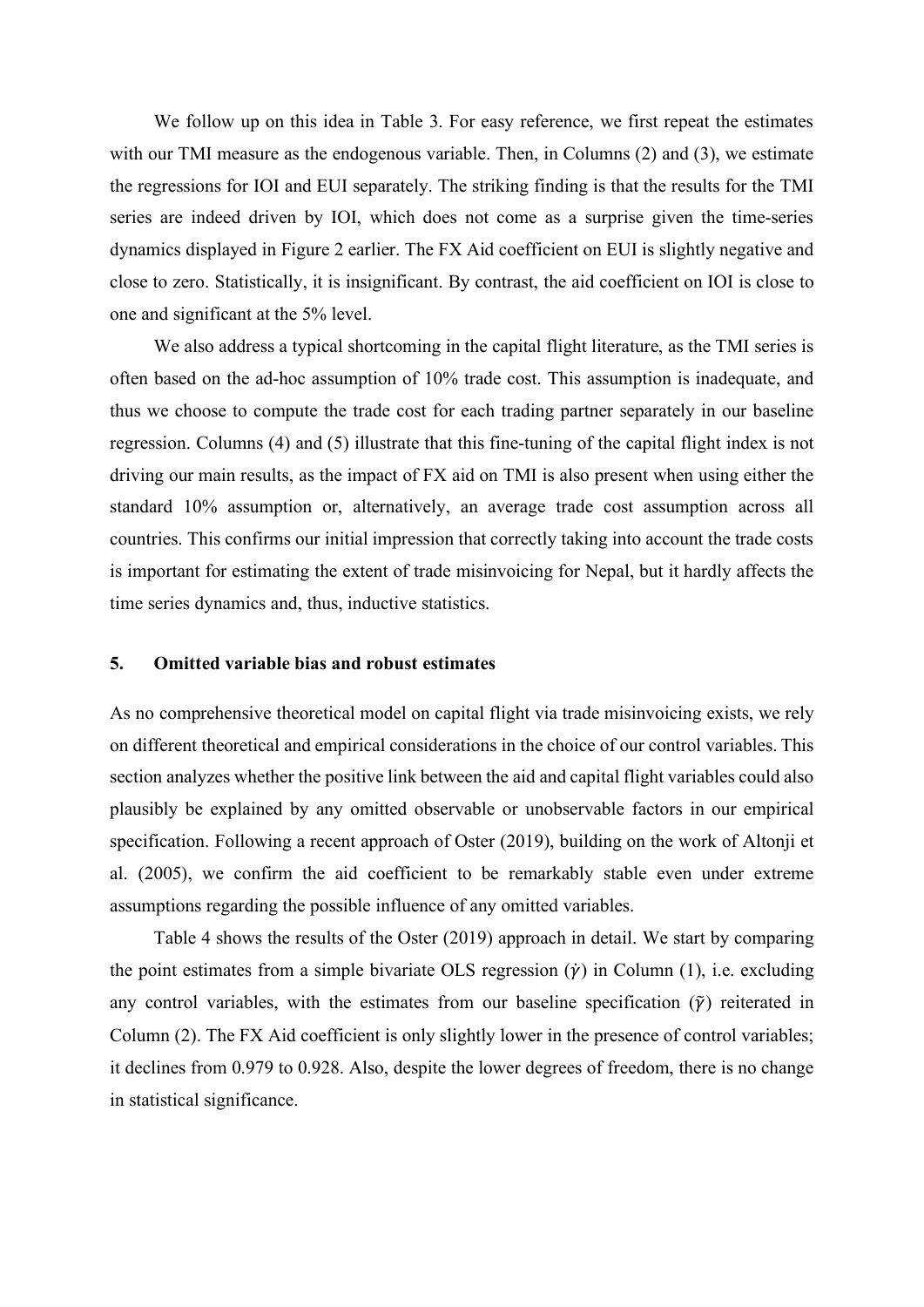|                                   |                                        | (2)                                    | (3a)                                                                                    | (3b)                                                        | (4a)                                                                          | (4b)                                                        | (5)                                                |
|-----------------------------------|----------------------------------------|----------------------------------------|-----------------------------------------------------------------------------------------|-------------------------------------------------------------|-------------------------------------------------------------------------------|-------------------------------------------------------------|----------------------------------------------------|
| Independent Variable              | Uncontrolled<br>Effect, $\dot{\gamma}$ | Controlled<br>Effect, $\tilde{\gamma}$ | Identified Set<br>$[\tilde{\gamma}, \gamma^*(R_{max} =$<br>$1.6\tilde{R}, \delta = 1$ ] | Excludes Zero /<br>$\gamma^*$ within CI of $\tilde{\gamma}$ | Identified Set<br>$[\tilde{\gamma}, \gamma^*(R_{max} = 1)]$<br>$\delta = 1$ ] | Excludes Zero /<br>$\gamma^*$ within CI of $\tilde{\gamma}$ | $\delta$ for $\gamma = 0$ ,<br>given $R_{max} = 1$ |
| <b>Interest Rate Differential</b> | $-0.117***$                            | $-0.095*$                              | $[-0.954, -0.081]$ Yes/Yes                                                              |                                                             | $[-0.954, 0.039]$                                                             | No/No                                                       | 0.890                                              |
| <b>Trade Openness</b>             | $0.284***$                             | $0.461***$                             | [0.461, 0.587]                                                                          | Yes/Yes                                                     | [0.461, 0.996]                                                                | Yes/No                                                      | 14.88                                              |
| EPU Nepal                         | 0.595                                  | $0.990**$                              | [0.990, 1.115]                                                                          | Yes/Yes                                                     | [0.990, 1.437]                                                                | Yes/Yes                                                     | 1.984                                              |
| India-Blockade                    | 0.460                                  | $0.826***$                             | [1.826, 2.308]                                                                          | Yes/Yes                                                     | [1.826, 3.657]                                                                | Yes/No                                                      | 0.974                                              |
| 2015 Earthquake                   | $0.332*$                               | $1.765***$                             | [1.765, 2.227]                                                                          | Yes/Yes                                                     | [1.765, 3.460]                                                                | Yes/No                                                      | 1.049                                              |
| FX Aid                            | $0.979**$                              | $0.928**$                              | [0.903, 0.928]                                                                          | Yes/Yes                                                     | [0.812, 0.928]                                                                | Yes/Yes                                                     | 2.398                                              |
| <b>FX</b> Remittances             | $-0.013$                               | $-0.158**$                             | $[-0.158, -0.308]$ Yes/No                                                               |                                                             | $[-0.158, -1.361]$                                                            | Yes/No                                                      | 1.083                                              |

## **Table 4: Robustness to Omitted Variable Bias**

Notes: The table shows the results of the Oster (2019) approach to obtain bias-adjusted estimates ( $\gamma^*$ ). Uncontrolled effects ( $\dot{\gamma}$ ) are based on a simple bivariate regression, whereas the controlled effect  $(\tilde{y})$  is based on the baseline specification of Table 2, Cl. 7.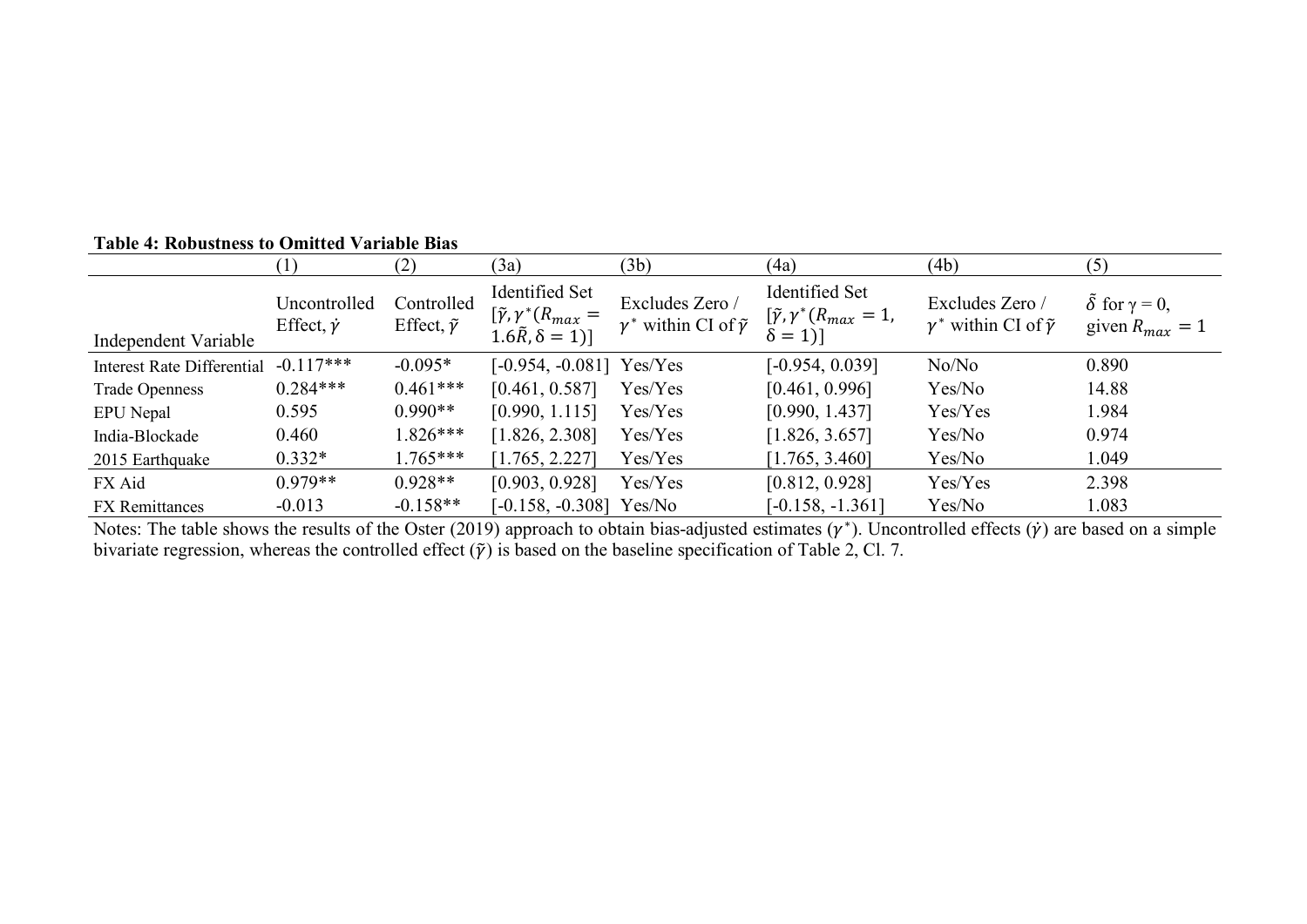Colum (3a) reports the identified set of coefficients, consisting of the multivariate estimate  $(\tilde{\gamma})$  and a bounded estimate of a bias-adjusted coefficient based on the two following assumptions: First, we consider the maximal R-squared under a full specification including any unobservable variables to be 60% above the R-squared of our baseline model ( $R_{max} = 1.6\tilde{R}$ ). Second, we assume the value for the relative degree of selection on observed and unobserved variables to be  $\delta = 1$ , which is considered an appropriate upper bound as it implies that unobservables and observables are equally related to the treatment variable. The bias-adjusted estimate  $(\gamma^*)$  for the FX Aid variable is 0.903. While this is slightly below our baseline coefficient, it is still within its 95%-confidence interval. More importantly, the identified set of coefficients remains well above zero, indicating that unobservable factors are unlikely to change the coefficient's sign.

When performing the same exercise for the control variables, we find their identified set of coefficients to also exclude zero in all cases, and the bias-adjusted estimates to fall within the original confidence bands with only one exception: For the FX Remittances variable, the estimate is robustly negative but we cannot exclude that the true effect may be stronger (i.e. more negative) than what is indicated by our baseline estimates.

While we already chose a reasonable upper bound for  $\delta$  in our exercise, there is no theoretical guidance on how to set  $R_{max}$  within { $\tilde{R}$ , 1}. The choice of 1.6 is mainly ad-hoc and justified only by the fact that Oster (2019) has chosen this value in her case study. We, therefore, repeat the exercise in Columns (4a) and (4b) for  $R_{max} = 1$ . Note, though, that this is a rather extreme case as it implies that a fully-specified model would be able to explain all variation in the dependent variable, leaving no room for measurement error. Despite the high demands this assumption places on the stability of our coefficients, we confirm omitted variables to play a minor role in our main results. The consistent estimate for the FX Aid variable becomes 0.812, which is again neither significantly deviating from the original estimate nor anywhere close to zero. The same is true for the variable capturing economic policy uncertainty. For the other control variables, we do find omitted variables to have the potential to change the point estimates in a statistically significant way. However, only the estimate for the interest rate differential may be affected to such a degree that it switches its sign.

Next, we stay with the  $R_{max} = 1$  assumption but turn around the question: We ask, which  $\tilde{\delta}$  would be necessary for the consistent estimates to become zero. Column (5) shows that for all variables  $\tilde{\delta}$  is close to or above 1, indicating that any unobservables would have to be at least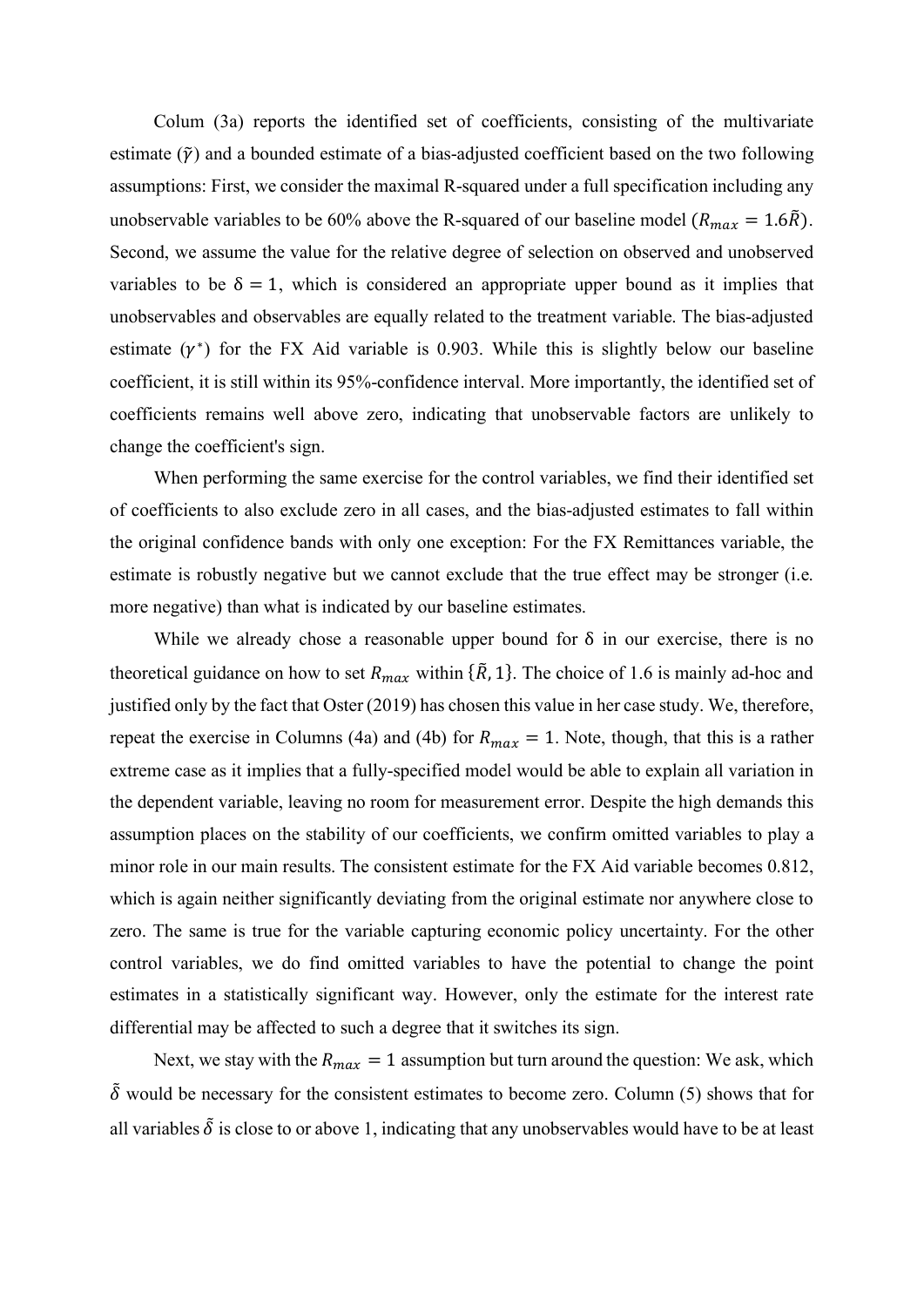as important as the included controls to move the estimated coefficients towards zero.<sup>[19](#page-18-0)</sup> For our primary variable of interest, FX Aid, omitted variables would even need to have 2.4 times the relative importance of the included controls to potentially explain away the result. Summing up, the results of the Oster (2019) approach indicate that omitted variables are unlikely to affect our main results to any meaningful degree. While the point estimate of FX Aid may become slightly smaller, the positive coefficient remains undisputed.<sup>[20](#page-18-1)</sup>

#### **6. Other specification issues and estimation methodology**

We continue the sensitivity analysis by focusing on technical aspects of the regression equation. In Table 5, the first three columns address possible autocorrelation in the residuals of our regression. In Column (1), we report the regression results based on Newey-West adjusted standard errors (including four lags), while in our baseline regression we applied the more common White-adjustment to the standard errors. In the second column, we use the Prais-Winston transformation to iteratively estimate a quasi-differenced model, taking into account potentially first-order serially correlated residuals. Finally, in Column (3), we explicitly include an autoregressive term of order one in the regression specification.

Using maximum likelihood (rather than OLS, ordinary least squares), we jointly estimate the autocorrelation coefficient and explanatory variables' coefficients. In all three specifications, the FX aid variable remains statistically significant, at least at the 10% level. The coefficient, however, is substantially smaller in Columns (2) and (3), falling to 0.504 and 0.560, respectively. Theoretically, it is not clear which one of the two approaches is more reasonable. While our benchmark specification might include an upward bias, the estimates in Columns (2) and (3) constitute an underestimation of the true impact, as the lagged errors terms also include shocks emanating from the FX aid variable. As our dataset is too small to estimate a full VAR specification, we choose to report the coefficient size as an interval, ranging from about 0.5 to 0.9.

A further technical issue is the potential endogeneity of our main variables, TMI and FX Aid. Although a reverse causality does not follow from an obvious mechanism, it could be the case that both variables are driven by third variables and are thus jointly determined. For example, aid donors may either increase or decrease their contributions in response to changes in the country's economic policy uncertainty.

<span id="page-18-1"></span><span id="page-18-0"></span><sup>&</sup>lt;sup>19</sup>  $\delta = \{0,1\}$  are commonly seen as reasonable bounds (see Oster, 2019; Altonji, 2005).<br><sup>20</sup> We also employed the more traditional Ramsey (1969) test on omitted variables in the form of higher order effects, by adding powers of the fitted values of our dependent variable up to the third order to our baseline specification. An F-Statistic of 1.02 does not reject the null of no omitted variables at any common level of statistical significance.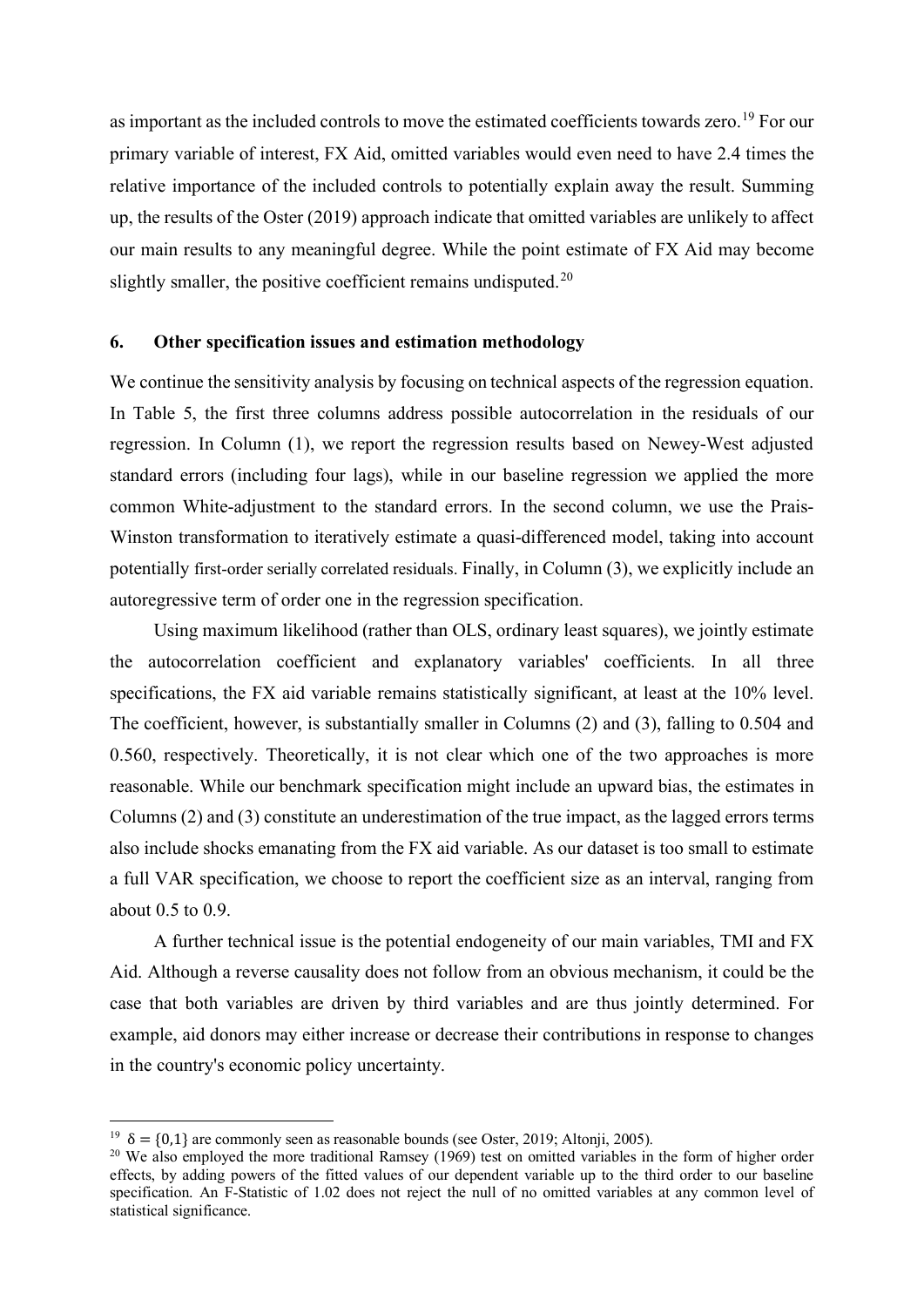| <b>Table 5: Specification Issues and Estimation Methodology</b> |                |                        |            |                             |                              |                  |                                       |
|-----------------------------------------------------------------|----------------|------------------------|------------|-----------------------------|------------------------------|------------------|---------------------------------------|
| Dependent Variable: TMI [% GDP]                                 |                |                        |            |                             |                              |                  |                                       |
| Variables                                                       | (1)            | (2)                    | (3)        | (4)                         | (5)                          | (6)              | (7)                                   |
|                                                                 |                | <b>AUTOCORRELATION</b> |            |                             | <b>SIMULTANEITY</b>          |                  | <b>ENDOGENEITY</b>                    |
|                                                                 |                |                        |            |                             | <b>Partial Correlations:</b> |                  | <b>LEWBEL IV REGRESSIONS</b>          |
|                                                                 | Newey-<br>West | Prais-<br>Winston      | AR1        | <b>Baseline</b><br>Controls | Extended<br>Controls         | 2S-GMM           | LIML with weak IV<br>robust inference |
| <b>Interest Rate Differential</b>                               | $-0.095$       | $-0.105$               | $-0.116$   | $-0.197$                    | $-0.201$                     | $-0.088*$        | $-0.085$                              |
|                                                                 | (1.22)         | (0.95)                 | (0.94)     | (1.61)                      | (1.43)                       | (1.85)           | (1.70)                                |
| <b>Trade Openness</b>                                           | $0.461***$     | $0.343***$             | $0.346***$ | $0.614***$                  | $0.541***$                   | $0.448***$       | $0.441***$                            |
|                                                                 | (5.54)         | (6.06)                 | (7.70)     | (6.23)                      | (4.46)                       | (6.65)           | (6.16)                                |
| EPU Nepal                                                       | $0.990***$     | $0.657***$             | $0.671***$ | $0.308**$                   | $0.305**$                    | $1.023**$        | $1.040**$                             |
|                                                                 | (3.57)         | (3.00)                 | (3.53)     | (2.59)                      | (2.22)                       | (2.44)           | (2.50)                                |
| 2015 Earthquake                                                 | $1.765***$     | 0.768                  | 0.878      | $0.242**$                   | 0.220                        | $1.987***$       | $2.102***$                            |
|                                                                 | (3.36)         | (1.24)                 | (0.55)     | (2.00)                      | (1.58)                       | (6.49)           | (6.21)                                |
| India-Blockade                                                  | $1.826***$     | 0.706                  | 0.701      | $0.381***$                  | $0.330**$                    | (partialled out) |                                       |
|                                                                 | (3.95)         | (1.23)                 | (1.00)     | (3.30)                      | (2.43)                       |                  |                                       |
| FX Aid                                                          | $0.928**$      | $0.504*$               | $0.560**$  | $0.287**$                   | $0.280**$                    | $1.860***$       | $2.344**$                             |
|                                                                 | (2.29)         | (1.77)                 | (2.44)     | (2.39)                      | (2.02)                       | (2.99)           | (2.54)                                |
| <b>FX</b> Remittances                                           | $-0.158*$      | 0.024                  | $-0.031$   | $-0.211*$                   | $-0.189$                     | $-0.093$         | $-0.060$                              |
|                                                                 | (1.74)         | (0.20)                 | (0.26)     | (1.73)                      | (1.33)                       | (0.26)           | (0.57)                                |
| R2                                                              | 0.43           | 0.37                   | 0.66       | $\overline{\phantom{0}}$    | $=$                          | 0.44             | 0.37                                  |
| Quarterly Obs.                                                  | 72             | 71                     | 72         | 72                          | 72                           | 72               | 72                                    |
| <b>IV Diagnostics</b>                                           |                |                        |            |                             |                              |                  |                                       |
| First-Stage F-Stat.                                             |                |                        |            |                             |                              |                  | $46.25***$                            |
| Kleibergen-Paap Wald rk F-Stat.                                 |                |                        |            |                             |                              | 2.29             |                                       |
| $H_0$ : Underidentified                                         |                |                        |            |                             |                              | 12.83**          |                                       |
| $H_0$ : Not Overidentified                                      |                |                        |            |                             |                              | 7.776            | 6.965                                 |
| $H0$ : Aid Exogenous                                            |                |                        |            |                             |                              | 1.061            | 1.061                                 |
| 95% CI of FX Aid                                                |                |                        |            |                             |                              | [0.64, 3.08]     | [0.57, 5.46]                          |

Notes: Column (1) uses Newey-West adjusted standard errors accounting for autocorrelated residuals up to 4 quarters. Column (2) uses the Prais-Winston variant of the Orchutt transformation. Column (3) includes an AR(1) term, estimated using maximum likelihood. Columns (4) and (5) show partial correlations (i.e., the bivariate correlation between the two residual series of regressing TMI and the respective variable on the explanatory variables of the baseline specification or the extended controls from Table 1. Column (6) and (7) both report IV regressions using  $(Z - \bar{Z})\hat{\epsilon}_1$  as the identifying instrument (see Lewbel, 2012), where Z is a vector of exogenous variables excluding the aid variable,  $\bar{Z}$  is the vector of means of the Z variables, and  $\hat{\epsilon}$ <sub>1</sub> is the residual of the first-stage regression explaining the aid variable with the Z variables. Whereas Column (5) is estimated using two-step generalized method of moments (2S-GMM) with heteroscedasticity-robust inference, Column (6) is estimated using limited information maximum likelihood (LIML) weak-IV robust inference; i.e., confidence interval and test statistics of the aid coefficient are based on the conditional likelihood ratio approach developed by Moreira (2003). To achieve full rank of the estimated covariance matrix of moment conditions, the variable *India-Blockade* has been partialled out without affecting other coefficients (Frisch-Waugh-Lovell). Regarding IV diagnostics, as a test of underidentification, we used the Kleibergen-Paap rk LM statistics. For overidentification, we used Hansen's J statistic, and the endogeneity test is based on the difference of Sargan-Hansen statistics. \*, \*\*\* \*\*\* indicate test significance at the 10%, 5%, and 1% level, respectively.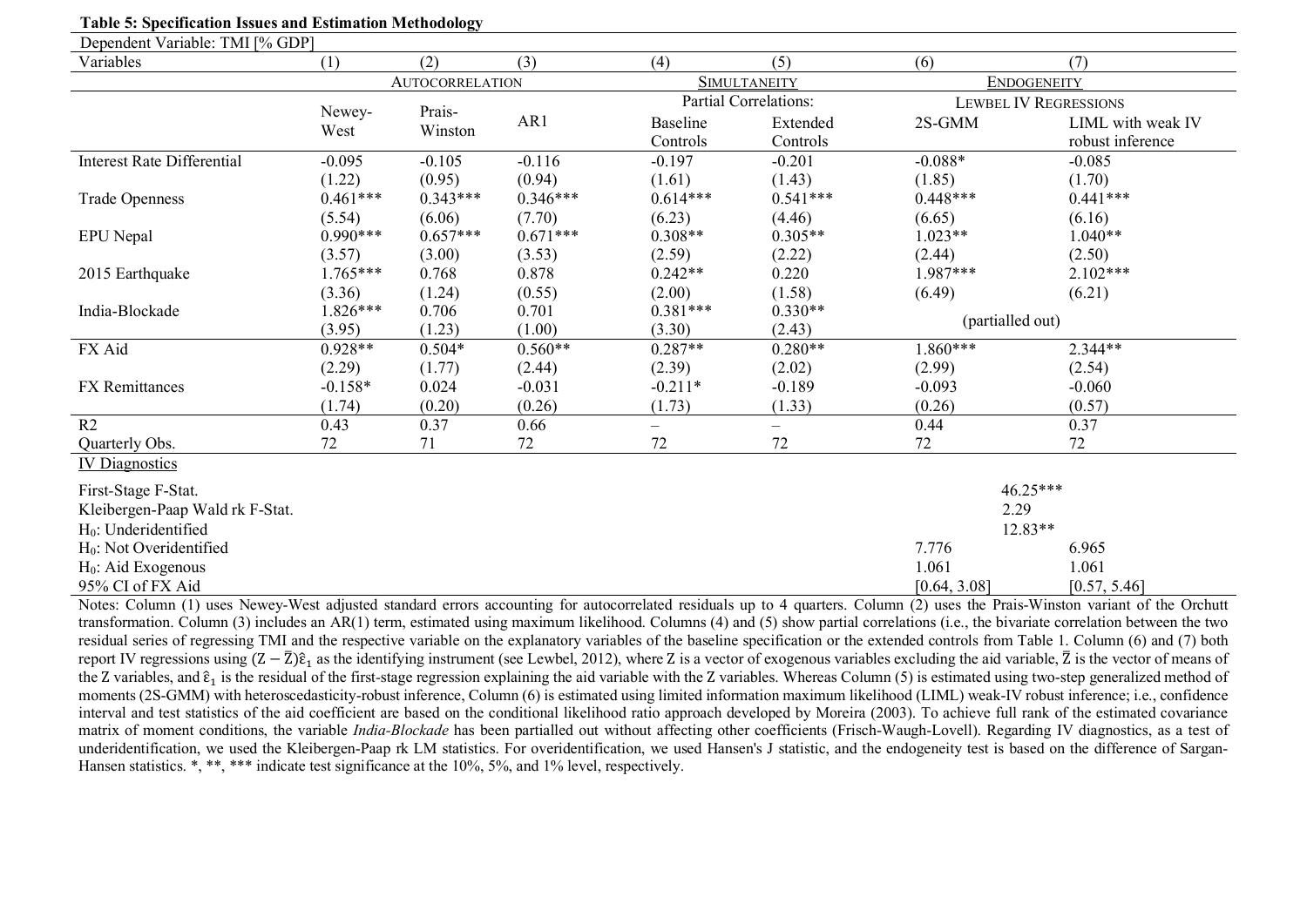To rule out this possibility, Column (4) shows partial correlations (in the narrow sense) of each variable with the TMI series; i.e., before the correlation is computed, the effect of all other variables is partialled out from both variables. Put differently, displayed values are identical to the bivariate correlation between the two residual series of regressing TMI and the respective variable on all other explanatory variables. Again, the FX aid variable remains highly significant, with a correlation coefficient roughly resembling the estimate reported earlier in the descriptive statistics. In Column (5), we additionally partial out the correlation with those variables that turned out to be statistically insignificant in the stepwise-regression procedure of Table 1 before. Some macroeconomic fundamentals (e.g., government debt) may affect both preferences to invest abroad and the donors' willingness to extend their aid programs. However, the partial correlations again roughly remain the same, and only the Earthquake dummy loses its statistical significance.

Finally, we employ an IV strategy that enables us to identify structural parameters in the presence of potential endogeneity. To generate statistically valid internal instruments, we take advantage of recent advancements in time-series econometrics that exploit the heteroscedasticity in our dataset. By imposing higher-moment restrictions, this approach yields consistent estimates even when valid external instruments are unavailable or weak (Lewbel, 2012).<sup>[21](#page-20-0)</sup> Column (6) shows that when using the instruments in a two-stage GMM estimation, the FX aid coefficient remains highly statistically significant. Also, our original benchmark estimate still falls within the somewhat wider confidence interval of the IV point estimate. Our instruments are statistically valid in the sense that we can reject the null of underidentification and do not need to reject the null of overidentification.

Further, when re-estimating the IV regression using a weak-instrument robust inference approach, the coefficient is still positive at the 5% level of statistical significance (Column 7).<sup>[22](#page-20-1)</sup> We also report the results because as weak-instrument test statistics yield conflicting results. While the instruments clearly fulfill the common rule of thumb of an F-statistic exceeding 10, in contrast, a Kleibergen-Paap rk-statistic of 2.29 casts doubt on the strength of the instruments. However, even with the strict yardstick of weak-instrument robust inference, the regression results confirm a positive point estimate. Interestingly, the IV estimates of both yield coefficients larger than one. Note, however, that due to the loss of estimation precision in

<span id="page-20-0"></span><sup>&</sup>lt;sup>21</sup> Specifically, we use  $(Z - \overline{Z})\hat{\epsilon}_1$  as identifying instrument, where Z is a vector of exogenous variables excluding the aid variable,  $\bar{Z}$  is the vector of means of the Z variables, and  $\hat{\epsilon}_1$  is the residual of the first-stage regression explaining the aid variable using the Z variables. Key to this identification strategy is having regressors that are uncorrelated with the product of heteroscedastic errors, a common feature of models where error correlations are caused by an unobserved common factor. A Breusch-Pagan test confirms that this assumption is indeed valid. The null of homoscedasticity is rejected with a  $\chi^2(1) = 5.30$  at a p-value = 0.021.

<span id="page-20-1"></span><sup>&</sup>lt;sup>22</sup> Based on the conditional likelihood ratio approach developed by Moreira (2003). See also Andrews *et al.* (2006).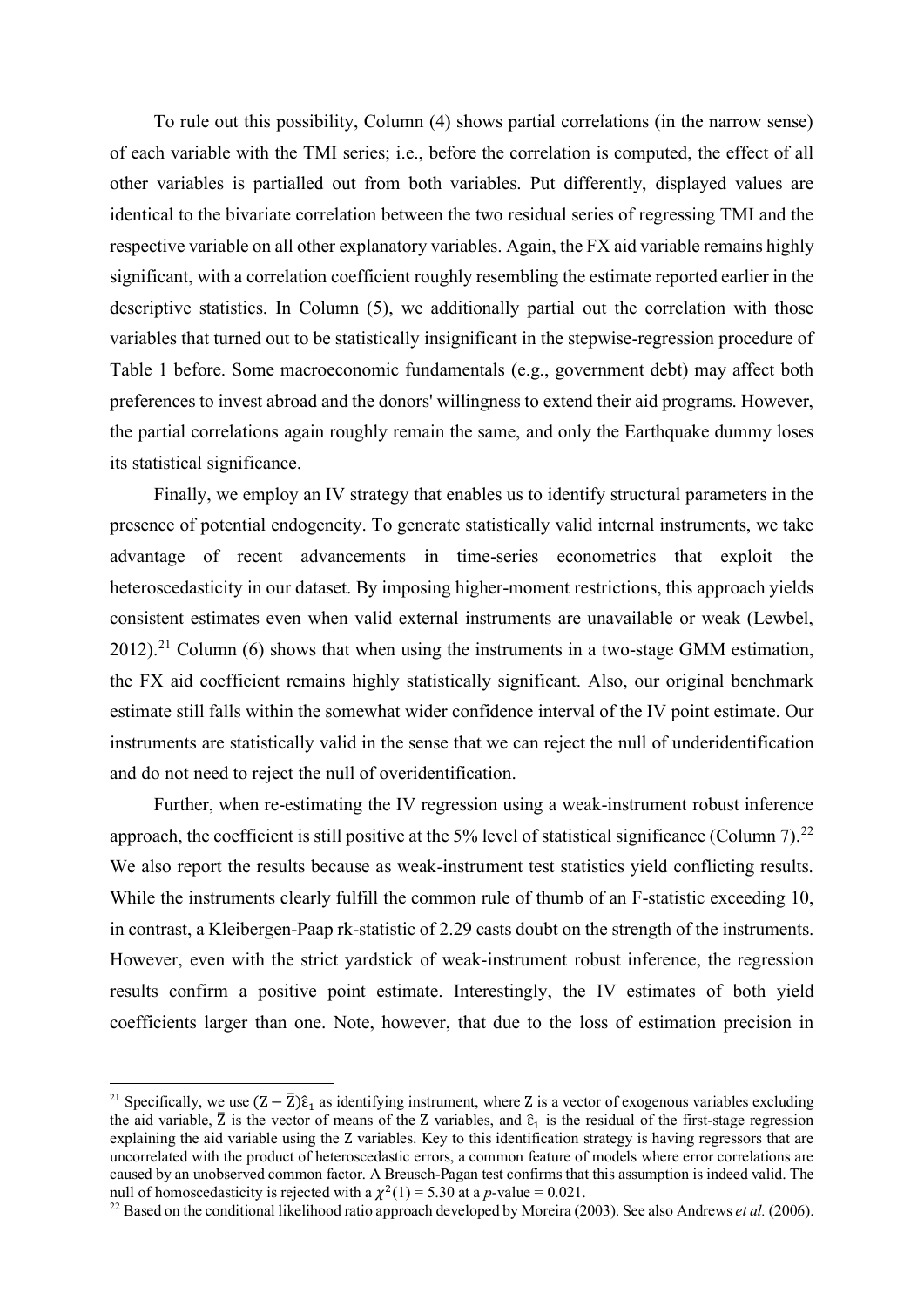comparison to OLS, the standard errors are larger and the IV estimates are not significantly different from our baseline estimations. This finding is confirmed by a C-test (i.e., based on the difference in Sargan-Hansen statistics between the IV model where aid is treated endogenously versus the OLS model where aid is modeled to be exogenous), where we do not find evidence for substantial endogeneity. We thus do not draw inference from the magnitude of IV parameters here. It seems feasible in principle, however, that there might even be a full crowding out of FX aid by capital flight.

To summarize, when using various alternative technical approaches, the FX aid variable is always positive, statistically significant, and sizable. This is also true for the control variables trade openness, economic policy uncertainty, and the earthquake dummy but only to a lesser extent for FX remittances, the interest differential, and the India trade blockade.

#### **7. Further analyses**

Having established our main finding, we also report additional analyses in Appendix C, including, for instance, different definitions of economic policy uncertainty. While the policy uncertainty in Nepal seems to be an obvious candidate, we also have data for those countries in which most of the foreign workers of Nepal are employed. While there is no direct link to FX aid, the control variable remittances might be influenced by uncertainty in the host countries as much as by uncertainty in Nepal itself. Table C1 shows that this is not the case, however, and the uncertainty in Nepal is the only significant control variable. The FX remittances variable also remains nearly unchanged when including these additional controls.

Furthermore, we explore several alternative risk indicators in Table C2. We add stock market volatility and exchange rate volatility, as they have been included in other studies on TMI (e.g., Cheung *et al*., 2016, 2020). We also add to the regression the geopolitical risk index by Caldara and Iacoviello (2019) for the relevant host countries for Nepalese workers abroad. None of these variables, however, turn out to be statistically significant or improve the fit of the regression in terms of the R-squared.

Finally, we analyze different ways of standardizing the data. Table C3 reports the baseline regression where FX aid is standardized by GDP (Column 1), is given in million US dollars (Column 2), in logs (Column 3), relative to remittances (Column 4), as a percentage of total FX inflows (Column 5). The impact of FX aid on TMI remains statistically significant in all variations. Interestingly, when expressing the cash component of FX aid as a percentage of total official development assistance (including, for instance, concessional lending and technical assistance) the coefficient becomes statistically insignificant (Column 6). This is consistent with the absolute amount of foreign-exchange cash aid affecting capital flight, not its relative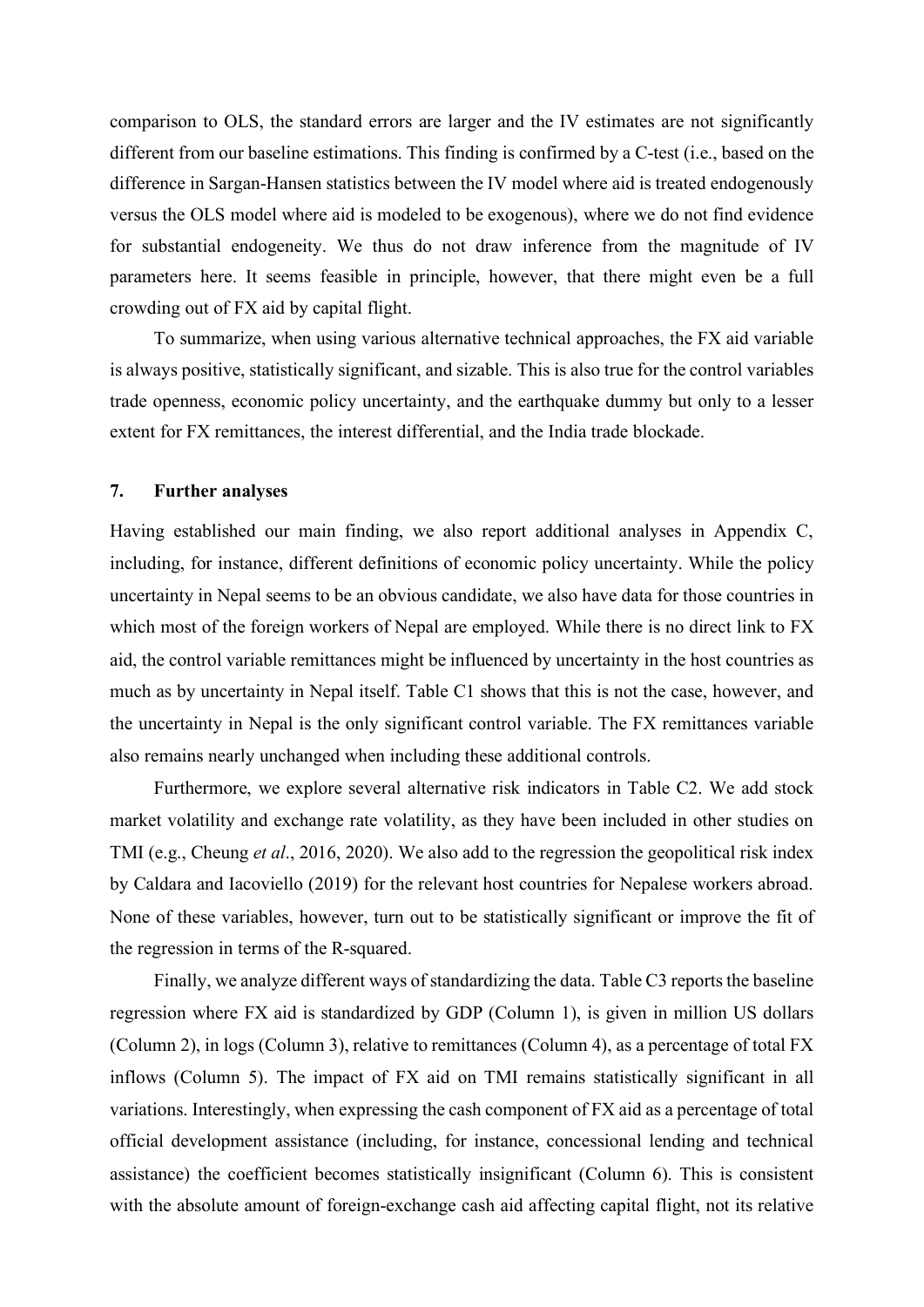share. In Columns (7) and (8) we add seasonal dummies as alternative or additional means of controlling for seasonal effects. Also, instead of standardizing the TMI variable by GDP, we standardize it by trade volume in Column (9). Overall, the results are quite robust to different types of standardization and seasonal adjustment.

#### **8. Conclusions**

In this paper, we have shown substantial capital inflows and outflows via trade misincoiving in Nepal and have analyzed the determinants of this type of illicit capital flight. Our findings are relevant for several debates in the literature: First, they contribute to the understanding of development aid's ineffectiveness, which has spurred intensive academic debates and has been documented, for example, by Rajan and Subramanian (2008) and Dreher and Lohmann (2015). Furthermore, our findings add to the understanding of capital flight patterns in developing countries, suggesting that official inflows, such as aid and remittances, are an important explanatory variable not typically considered in the literature. Finally, our findings may re-open the debate on cash transfers versus in-kind development aid (see, for instance, Hidrobo *et al.*, 2014; Lei *et al.*, 2007). Also, budget aid has recently been considered superior to project aid, as it does not ignore the recipient countries' preferences and avoids welfare losses from large-scale prestige projects (see Cordella and Dell'Ariccia, 2007).<sup>[23](#page-22-0)</sup> When tied to specific purposes such as schools or water wells, the FX inflows may be easily diverted for other purposes, not only for other forms of domestic consumption but also for capital flight abroad. A donation for a school in Nepal––in particular when well endowed––may end up not only financing the school, but also the recipients' house abroad.

Of course, caution is always in order when interpreting evidence on illicit capital flight. For instance, there is a long dispute between the trade literature and international finance literature on the interpretation of mirror-trade statistics. While we address some of the issues in this paper, in particular the country-specific trade cost estimation, not all problems are solved, such as the time-varying nature of trade costs and the issue of entre-port trade. Furthermore, data quality issues cannot be ignored despite our efforts to control for them. When no hard data are available, the reliance on proxies is always a second-best approach in empirical research.

Despite the potential shortcomings, the empirical finding of our analysis may be considered useful by policy makers as well as academics contributing to the ongoing capital flight and aid debate, as it uncovers a new channel of capital flight and substantiates the concerns of earlier researchers whose evidence has so far remained inconclusive.

<span id="page-22-0"></span><sup>23</sup> See also Koeberle *et al*. (2006).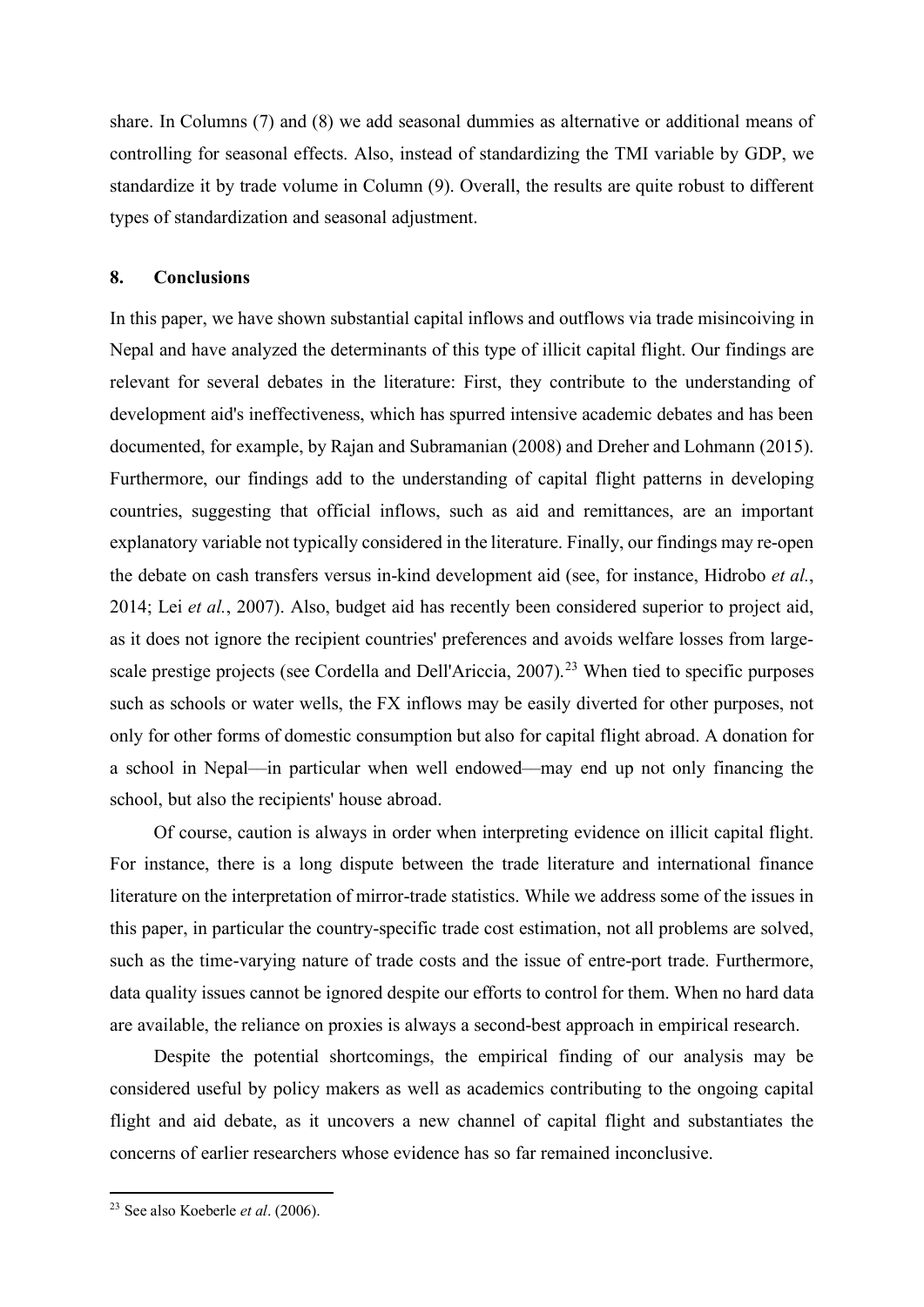Further research on this topic would be highly desirable, as due to data limitations, our study is confined to a single country. Nepal is one of the largest aid-receiving countries and thus clearly merits attention by itself. But the case of Nepal is also representative of a class of financially-closed developing economies that are highly depended on aid and remittances, and that would benefit from a similar analysis. Moving forward it would be very helpful to have broader coverage of quarterly data on the received payments of foreign aid (FX Aid). We have obtained this data from the central bank of Nepal. At the time of writing, however, it is not readily available in time-series format for other countries.

A final comment is regarding the welfare and policy implications of our analysis. From a normative perspective, there are two views that could be taken. As Cheung et al. (2016) point out, there is little disagreement on the adverse effect of capital flight, which hinders the capital formation process and strains the financial system. On the other side, capital flight could in principle be beneficial if it helps circumvent distortionary capital controls and trade barriers. Resolving this debate goes beyond the scope of this paper. Experiences from other developing countries, discussed for instance in Lukas (1990) and Tornell and Velasco (1992), however clearly illustrate that when money flows from poor to rich counties, it has little to do with an optimal allocation of capital. Instead, it often reflects common pools problems, rent-seeking of domestic elites and the lack of enforceability of property rights.

#### **References**

- Ahir, Hites, Nicholas Bloom, and Davide Furceri (2018). The World Uncertainty Index. Working paper. Stanford University and IMF.
- Ahmed, Junaid & Mughal, Mazhar & Martínez-Zarzoso, Inmaculada (2021). Sending money home: Transaction cost and remittances to developing countries. *The World Economy*, 2021.
- Aizenman, Joshua (2008). On the hidden links between financial and trade opening. *Journal of International Money and Finance*, 27(3), 372–386.
- Azizi, Seyedsoroosh (2019). Why do migrants remit? *The World Economy,* 42(2), 429–452.
- Altonji, Joseph G., Todd E. Elder, and Christopher R. Taber (2005). Selection on observed and unobserved variables: Assessing the effectiveness of Catholic schools. *Journal of political economy*, 113(1), 151–184.
- Andersen, Jorgen Juel; Johannesen, Niels; Rijkers, Bob. 2020. Elite Capture of Foreign Aid : Evidence from Offshore Bank Accounts. Policy Research Working Paper; No. 9150. World Bank, Washington, DC.
- Andrews, Donald W.K., Marcelo J. Moreira, and James H. Stock (2006). Optimal two‐sided invariant similar tests for instrumental variables regression. *Econometrica*, 74(3), 715– 752.
- Angrist, Joshua D., and Jörn-Steffen Pischke (2017). Undergraduate econometrics instruction: through our classes, darkly. *Journal of Economic Perspectives*, 31(2), 125–44.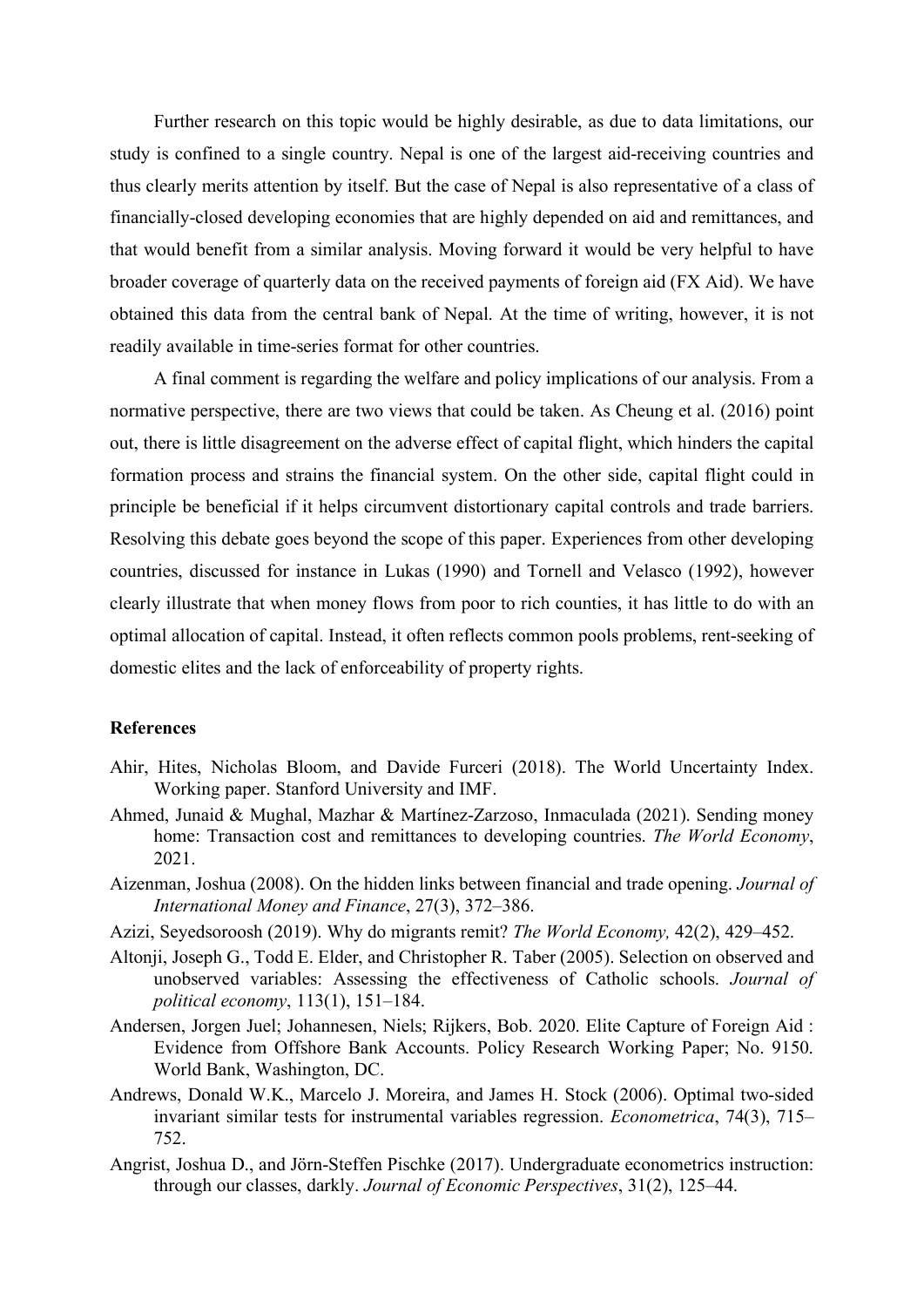- Asia Pacific Group on Money Laundering (2012). APG Trade Based Money Laundering Typologies Report 2012, 20 July.
- Baker, Scott R., Nicholas Bloom, and Steven J. Davis (2016). Measuring economic policy uncertainty. *Quarterly Journal of Economics*, 131(4), 1593–1636.
- Bauer, Peter. T. (1981). *Equality, the Third World and Economic Delusion*. London: Weidenfeld and Nicolson.
- Beja Jr, Edsel L. (2008). Estimating trade mis‐invoicing from China: 2000–2005. *China and World Economy* 16(2), 82–92.
- Bhagwati, Jagdish N. (1964). On the underinvoicing of imports. *Oxford Bulletin of Economics and Statistics* 27(4), 389–397.
- Bhagwati, Jagdish N. (1981). Alternative theories of illegal trade: Economic consequences and statistical detection. *Weltwirtschaftliches Archiv* 117(3), 409–427.
- Bourguignon, François, and Mark Sundberg (2007). Aid effectiveness–opening the black box. *American Economic Review,* 97(2), 316–321.
- Buehn, Andreas and Stefan Eichler (2011). Trade misinvoicing: The dark side of world trade. *The World Economy*, 34(8), 1263–1287.
- Caldara, Dario, and Matteo Iacoviello (2019). Measuring geopolitical risk. Working paper. Board of Governors of the Federal Reserve Board.
- Cardoso, Eliana, and Rüdiger Dornbusch (1989). Foreign private capital flows. In: Hollis B. Chenery, T.N. Srinivasan (Eds.), *Handbook of Development Economics 2*, 1387–1439.
- Cheung, Yin-Wong, Sven Steinkamp, and Frank Westermann (2016). China's capital flight: Pre-and post*-*crisis experiences. *Journal of International Money and Finance*, 66(C), 88– 112.
- Cheung, Yin-Wong, Sven Steinkamp, and Frank Westermann (2020). Capital flight to Germany: Two alternative measures. *Journal of International Money and Finance*, 102.
- Collier, Paul, Anke Hoeffler, and Catherine Pattillo (2001). Flight capital as a portfolio choice. *World Bank Economic Review*, 15(1), 55–80.
- Collier, Paul, Anke Hoeffler, and Catherine Pattillo (2004). Aid and capital flight. mimeo. IMF Research Department and University of Oxford.
- Cordella, Tito, and Giovanni Dell'Ariccia (2007). Budget support versus project aid: A theoretical appraisal. *The Economic Journal*, 117(523), 1260–1279.
- Corsetti, Giancarlo, Bernardo Guimaraes, and Nouriel Roubini (2006). International lending of last resort and moral hazard: A model of IMF's catalytic finance. *Journal of Monetary Economics*, 53(3), 441–471.
- Cuddington, John T. (1986). Capital flight: Estimates, issues, and explanations. *Princeton Studies in International Finance*, 58.
- Cuddington, John T. (1987). Capital flight. *European Economic Review*, 31(1-2), 382–388.
- De Wulf, Luc (1981). Statistical analysis of under-and overinvoicing of imports. *Journal of Development Economics*, *8*(3), 303–323.
- Diwan, Ishac (1989). Foreign debt, crowding out and capital flight. *Journal of International Money and Finance*, 8(1), 121–136.
- Dornbusch, Rüdiger (1984). External debt, budget deficits and disequilibrium exchange rates. NBER Working Papers No. 1336.
- Doucouliagos, Hristos, and Martin Paldam (2009). The aid effectiveness literature: The sad results of 40 years of research. *Journal of Economic Surveys*, 23(3), 433–461.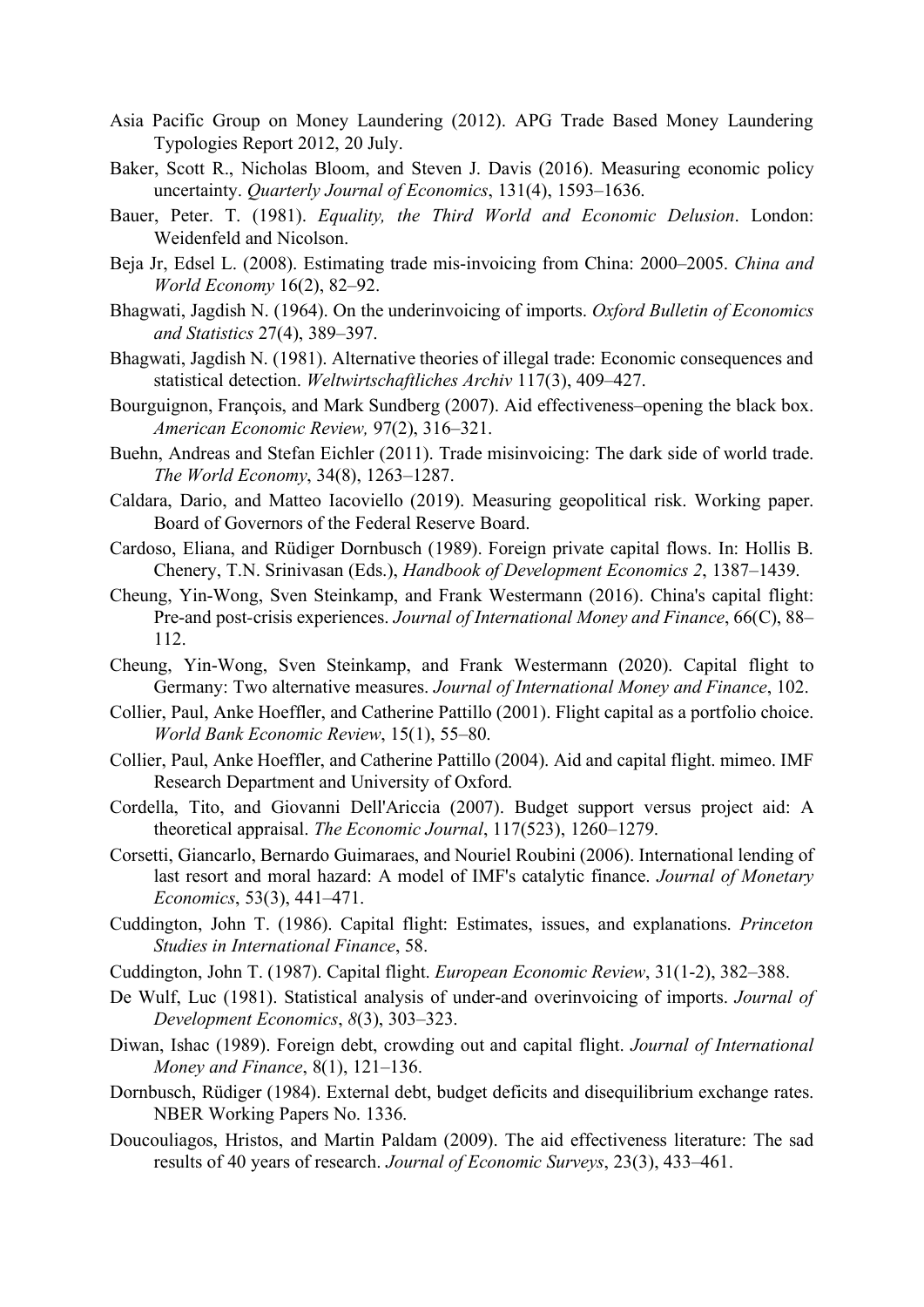- Dreher, Axel, and Steffen Lohmann (2015). Aid and growth at the regional level. *Oxford Review of Economic Policy*, 31(3-4), 420–446.
- Dreher, Axel, Anna Minasyan, and Peter Nunnenkamp (2015). Government ideology in donor and recipient countries: Does ideological proximity matter for the effectiveness of aid? *European Economic Review*, 79, 80–92.
- Fisman, Raymond, and Shang-Jin Wei (2004). Tax rates and tax evasion: Evidence from "missing imports" in China. *Journal of Political Economy*, 112(2), 471–496.
- Ferrantino, Michael J., Xuepeng Liu, and Zhi Wang (2012). Evasion behaviors of exporters and importers: Evidence from the US–China trade data discrepancy. *Journal of International Economics*, 86(1), 141–157.
- Gehring, Kai, Michaelowa, Katharina, Dreher, Axel, and Spörri, Franziska (2017). Aid fragmentation and effectiveness: What do we really know? *World Development*, *99*, 320– 334.
- Giuliano, Paola, and Marta Ruiz-Arranz (2009). Remittances, financial development, and growth. *Journal of Development Economics*, 90(1), 144–152.
- Hansen, Henrik, and Finn Tarp (2001). Aid and growth regressions. *Journal of Development Economics,* 64(2), 547–570.
- Hermes, Niels, and Robert Lensink (2001). Capital flight and the uncertainty of government policies. *Economics Letters*, 71(3), 377–381.
- Hidrobo, Melissa, Hoddinott, John, Peterman, Amber, Margolies, Amy, and Vanessa Moreira (2014). Cash, food, or vouchers? Evidence from a randomized experiment in northern Ecuador. *Journal of Development Economics*, 107, 144–156.
- Hummels, David (2007). Transportation costs and international trade in the second era of globalization. *Journal of Economic Perspectives*, 21(3), 131–154.
- International Monetary Fund (2015). Direction of trade statistics quarterly. Washington, DC: IMF.
- Jacks, David S., Christopher M. Meissner, and Dennis Novy (2008). Trade costs, 1870–2000. *American Economic Review*, 98(2), 529–34.
- Javorcik, Beata S., and Gaia Narciso (2008). Differentiated products and evasion of import tariffs. *Journal of International Economics*, 76(2), 208–222.
- Kar, Dev, and Sarah Freitas (2012). Illicit financial flows from China and the role of trade misinvoicing. Washington, DC: Global Financial Integrity.
- Koeberle, Stefan, Jan Walliser, and Zoran Stavreski (2006). Budget support as more effective aid? Recent experiences and emerging lessons. Washington, DC: The World Bank.
- Le, Quan V., and Paul J. Zak (2006). Political risk and capital flight. *Journal of International Money and Finance*, 25(2), 308–329.
- Lei, Vivian, Steven Tucker, and Filip Vesely (2007). Foreign aid and weakest-link international public goods: An experimental study. *European Economic Review*, 51(3), 599–623.
- Lensink, Robert, Niels Hermes, and Victor Murinde (2000). Capital flight and political risk. *Journal of International Money and Finance*, 19(1), 73–92.
- Lewbel, Arthur (2012). Using heteroscedasticity to identify and estimate mismeasured and endogenous regressor models. *Journal of Business and Economic Statistics*, 30(1), 67– 80.
- Lucas, Robert. E. (1990). Why doesn't capital flow from rich to poor countries? *American Economic Review*, *80*(2), 92-96.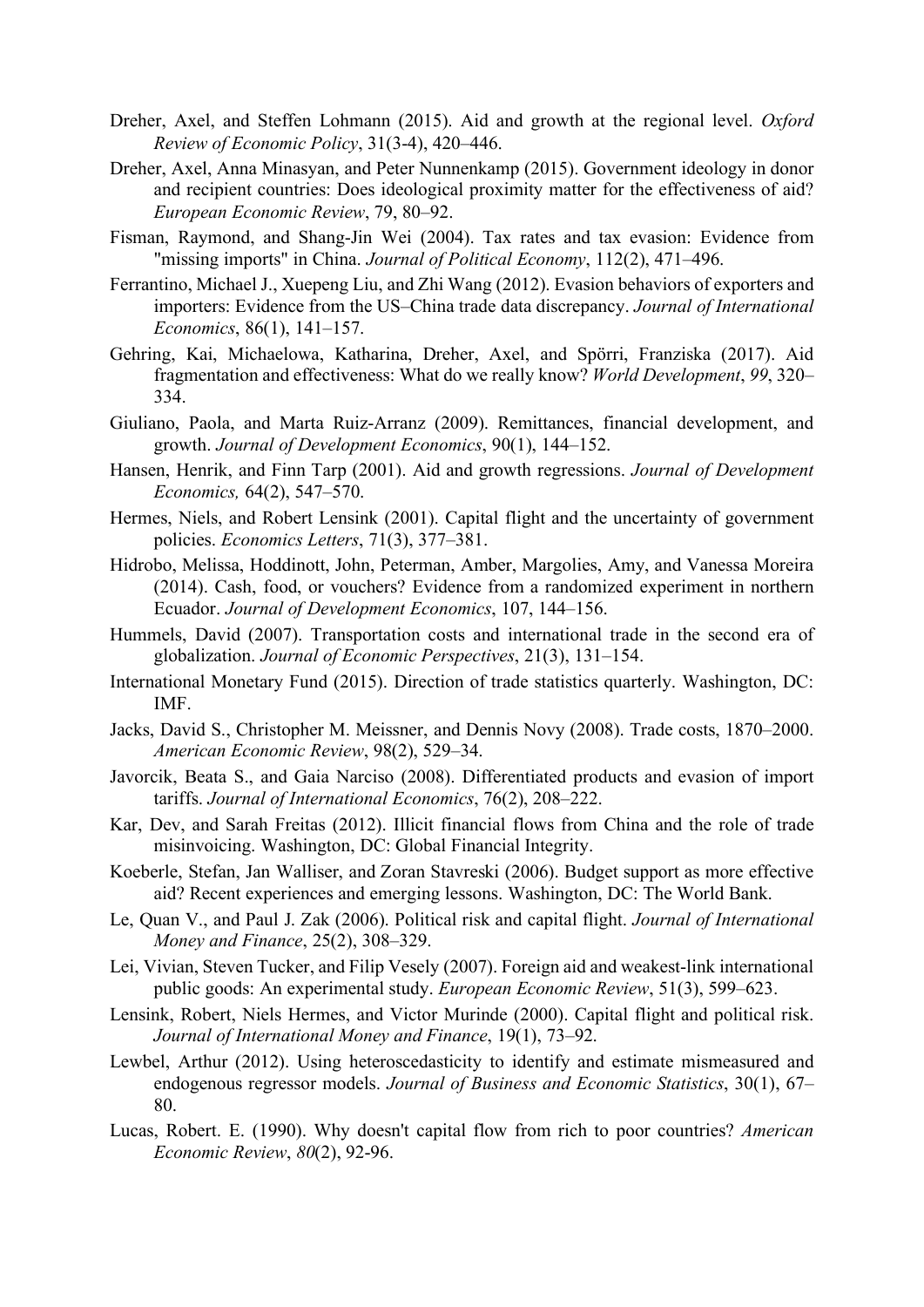- Mallick, Hrushikesh (2017). Determinants of workers' remittances: An empirical investigation for a panel of eleven developing Asian economies. *The World Economy,* 40(12), 2875– 2900.
- Martínez‐Zarzoso, Inmaculada, Nowak‐Lehmann, Felicitas, Parra, M. D., and Klasen, Stephan (2014). Does aid promote donor exports? Commercial interest versus instrumental philanthropy. *Kyklos*, 67(4), 559–587.
- Miao, Guannan, and Fabienne Fortanier (2017). Estimating transport and insurance costs of international trade. OECD Statistics Working Paper No. 2017/04.
- Minasyan, Anna, Peter Nunnenkamp, and Katharina Richert (2017). Does aid effectiveness depend on the quality of donors? *World Development*, 100(C), 16–30.
- Mishra, Prachi, Arvind Subramanian, and Petia Topalova (2008). Tariffs, enforcement, and customs evasion: Evidence from India. *Journal of Public Economics*, 92(10-11), 1907– 1925.
- Moreira, Marcelo J. (2003). A conditional likelihood ratio test for structural models. *Econometrica*, 71(4), 1027–1048.
- Morris, Stephen, and Hyun Song Shin (2006). Catalytic finance: When does it work? *Journal of international Economics,* 70(1), 161–177.
- Oster, Emily (2019). Unobservable selection and coefficient stability: Theory and evidence. *Journal of Business & Economic Statistics*, 37(2), 187–204.
- Patnaik, Ila, Abhijit Sen Gupta, and Ajay Shah (2012). Determinants of trade misinvoicing. *Open Economies Review*, 23(5), 891–910.
- Rajan, Raghuram G., and Arvind Subramanian (2008). Aid and growth: What does the crosscountry evidence really show? *The Review of Economics and Statistics*, 90(4), 643–665.
- Slemrod, Joel, and Shlomo Yitzhaki (2002). Tax avoidance, evasion, and administration. In Alan J. Auerbach and Martin Feldstein (Eds.), *Handbook of Public Economics*, 3, 1423– 1470.
- Maskay, Nephil Matangi, Sven Steinkamp, and Frank Westermann (2018). Do Foreign Currency Accounts Help Relax Credit Constraints? Evidence from Nepal. *Pacific Economic Review,* 23(3), 464–489.
- Tornell, Aaron., & Velasco, Andres (1992). The tragedy of the commons and economic growth: why does capital flow from poor to rich countries? *Journal of Political Economy*, *100*(6), 1208–1231.
- Wagle, Udaya R., and Satis Devkota (2018). The impact of foreign remittances on poverty in Nepal: A panel study of household survey data, 1996–2011. *World Development*, 110, 38–50.
- Wei, Shang-Jin, Jianhuan Xu, and Jungho Lee (2020). An unhealthy trade surplus? Mimeo. Singapore Management University and Columbia University.
- Yang, Dean (2011). Migrant remittances. Journal of Economic Perspectives, 25(3), 129–52.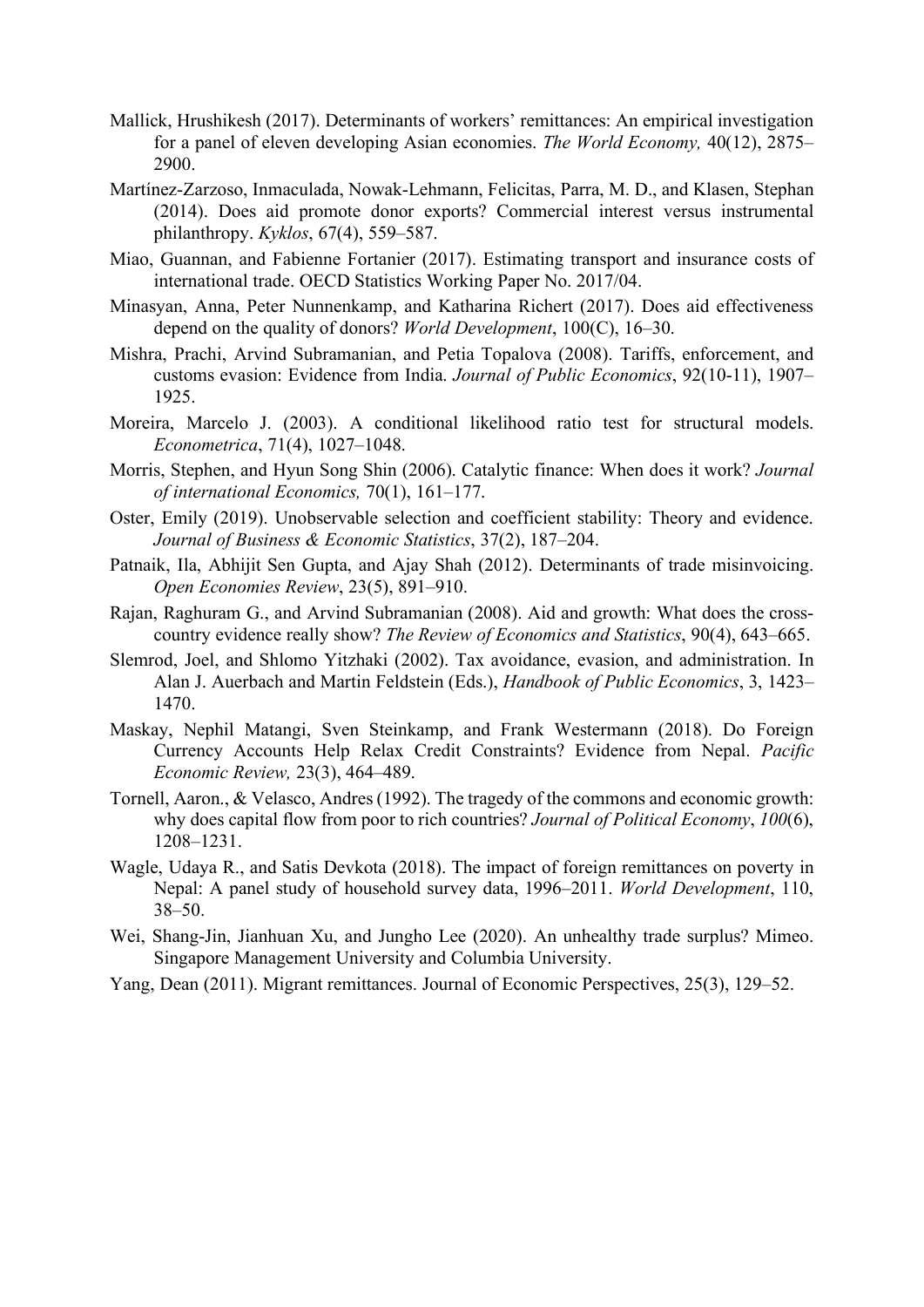## **Appendix A: Variable Definitions and Data Sources**

**TMI (Trade Misinvoicing).** The net trade misinvoicing measure is given by the sum of export underinvoicing and import overinvoicing; i.e.,  $TMI = [XWi,t - XC i,t*(1+CIF)] + [MCi,t MWi,t*(1+CIF)$ ], where XWi,t is economy i's reported value of imports from Nepal, XCi,t is Nepal's reported value of exports to country i, MCi,t is Nepal's reported value of imports from country i, MWi,t is economy i's reported value of exports to Nepal, p is the number of trading partners, and CIF is the country- and direction-specific estimate of the CIF/FOB rate by the OECD. TMI is expressed as a percentage of nominal GDP. Positive values indicate outward capital flight. Data sources: Directions of Trade Statistics (IMF) and International Transport and Insurance Costs of Merchandise Trade (OECD) by Miao and Fortanier (2017).

## **OTHER VARIABLES (IN ALPHABETICAL ORDER):**

**2015 Earthquake.** Dummy variable given by the indicator function  $I(t = 2015Q2)$ , capturing the 7.8Mw earthquake of April 25, 2015, and its aftershocks.

**Customs Duties.** Average customs duties on imports (i.e., the sum of government revenue from tariffs and import VAT relative to the total value of imports). Data source: Nepal Rastra Bank (Code: GRCCUS) via NepStat.

**EPU (Economic Policy Uncertainty).** Change in the global- or country-level index of economic policy uncertainty, based on the relative frequency counts of the term "uncertainty" in country reports of the Economist Intelligence Unit. Source and description: Ahir *et al.* (2018), Baker *et al.* (2016).

**Exchange Rate Volatility.** The empirical standard deviation of daily logged levels of the Nepalese Rupee exchange rate against the US dollar (NRB buy rate). Data source: CEIC (Code: SR4381242).

**FX Aid.** Received foreign aid payments in convertible foreign currency (i.e., all except Indian rupees). If not specified otherwise (e.g., Table C3), it is expressed as a percentage of nominal GDP. It is seasonally adjusted using X-13-ARIMA. Data source: NRB Quarterly Economic Bulletin (Table "Receipts and Expenditures of Convertible Foreign Exchange").

**FX Remittances.** Received remittances payments in convertible foreign currency (i.e., all except India Rupees), expressed as a percentage of nominal GDP. Data source: NRB Quarterly Economic Bulletin (Table "Receipts and Expenditures of Convertible Foreign Exchange").

**Gov. Balance.** General government's operational balance as a percentage of nominal GDP. Positive/negative values indicate surpluses/deficits. It is seasonally adjusted using X-13- ARIMA. Data are misaligned by one month (the fourth quarter, e.g., refers to the period ending January 31). Data sources: CEIC (Codes: SR127545177, SR4376056).

**Gov. Debt.** General government debt as a percentage of nominal GDP. Linearly interpolated from annual to a quarterly frequency. Data source: NRB Quarterly Economic Bulletin.

**GPR (Geopolitical Risk).** Change in the normalized number of newspaper articles related to geopolitical risk in 11 large US and international newspapers. Source and detailed description: Caldara and Iacoviello (2019).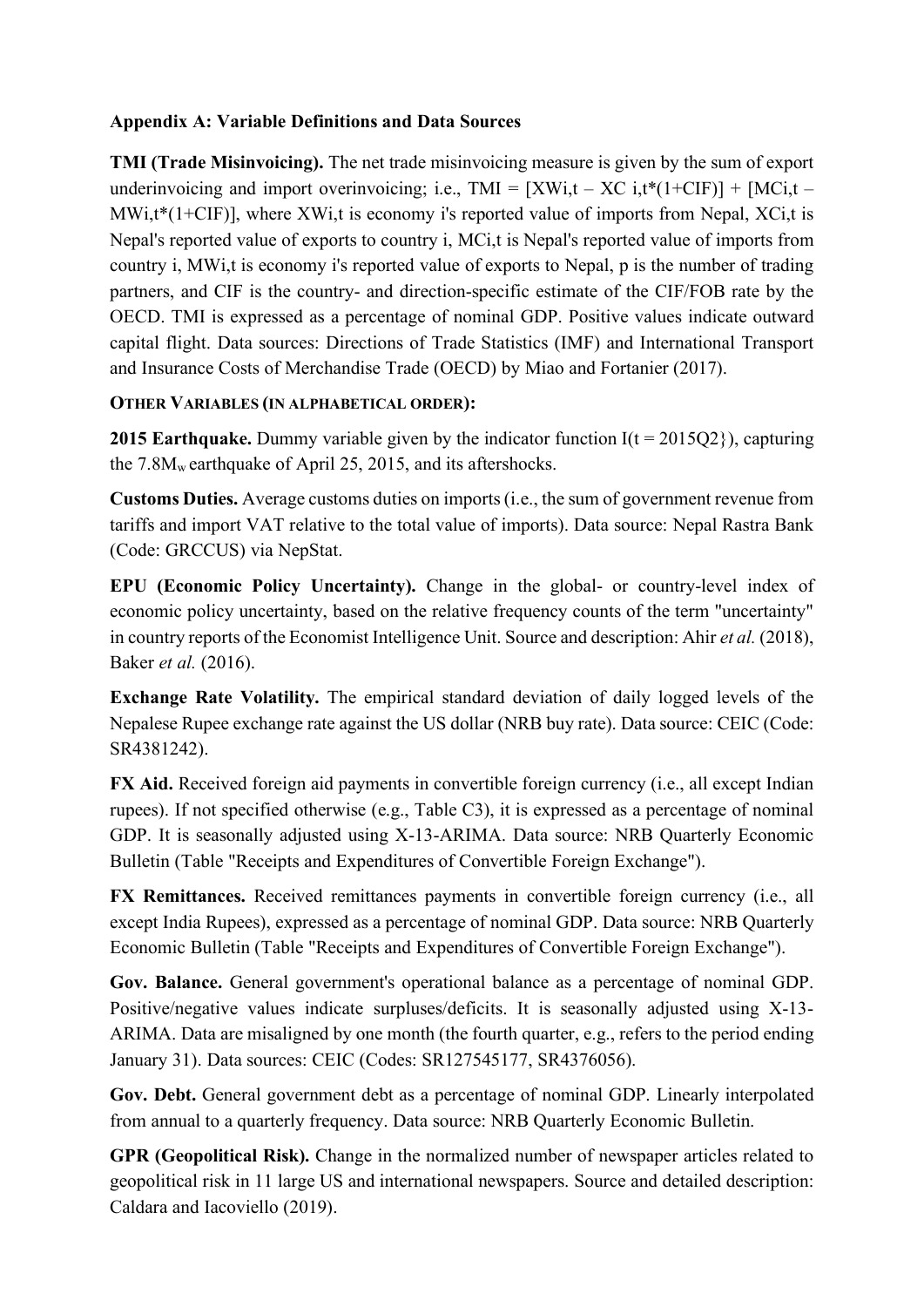**Grants.** Investments grants (all currencies, including value-in-kind) as a percentage of GDP. Data source: NRB Quarterly Economic Bulletin (Table "Balance of Payments").

**IMF Loans.** Change in outstanding IMF loans (all currencies) as a percentage of GDP. Data source: Joint External Debt Hub via World Bank (Code A1.07).

**India-Blockade.** Dummy variable given by the indicator function  $I(2015Q3 \le t \le 2016Q1)$ , capturing the India–Nepal Trade blockade.

**Inflation.** Nepalese inflation rate (p.a.) in percentage points. Based on the quarter-to-quarter relative change in the consumer price index. Data source: IMF's International Financial Statistics (Code: PCPI\_IX), Nepal Rastra Bank.

**Interest Rate Differential.** Quarterly average of the interest rate differential given by the difference of Nepal's central bank policy rate and the US federal funds rate, both in monthly frequency. Data source: IMF International Financial Statistics (Code: FPOLM\_PA).

**Multilateral Loans.** Change in outstanding multilateral loans (all currencies) as a percentage of GDP. Data source: Joint External Debt Hub via World Bank (Code A1.06).

**NGO (Non-Governmental Organization).** New registrations of non-governmental organizations at the Nepal Social Welfare Council. It is linearly interpolated from an annual to a quarterly frequency. Data source: Social Welfare Council Website.

**Nominal GDP.** Gross domestic product at current prices. It is linearly interpolated from an annual to a quarterly frequency. Data source: Datastream.

**ODA (Official Development Assistance).** As defined by the OECD. Provided by official agencies, including state and local governments, or by their executive agencies; Concessional (i.e. grants and soft loans) and administered with the promotion of the economic development and welfare of developing countries as the main objective. Data are linearly interpolated from an annual to a quarterly frequency. Data Source: OECD.

**Real GDP Growth.** The quarter-to-quarter growth rate of Nepal's real GDP. Data source: Datastream (Code: NPXGDSA%R).

**Stock Market Volatility.** The empirical standard deviation of daily logged levels of the Nepal Stock Exchange (NEPSE) index in daily frequency. The NEPSE index is a value-weighted index of companies listed on the Nepal Stock Exchange and is calculated using the last trading price of the included stocks  $(02/121994 = 100)$ . Data source: Nepal Stock Exchange (via NepStat).

**Trade Openness.** A measure of de facto trade openness, given by the value of the total trade volume (exports plus imports) as a percentage of nominal GDP. Data source: IMF International Financial Statistics (Code: TXG\_FOB\_USD, TMG\_CIF\_USD).

**WTO Accession.** Dummy variable given by the indicator function  $I(t \ge 2004Q2)$ , capturing Nepal's accession to the WTO on April 23, 2004.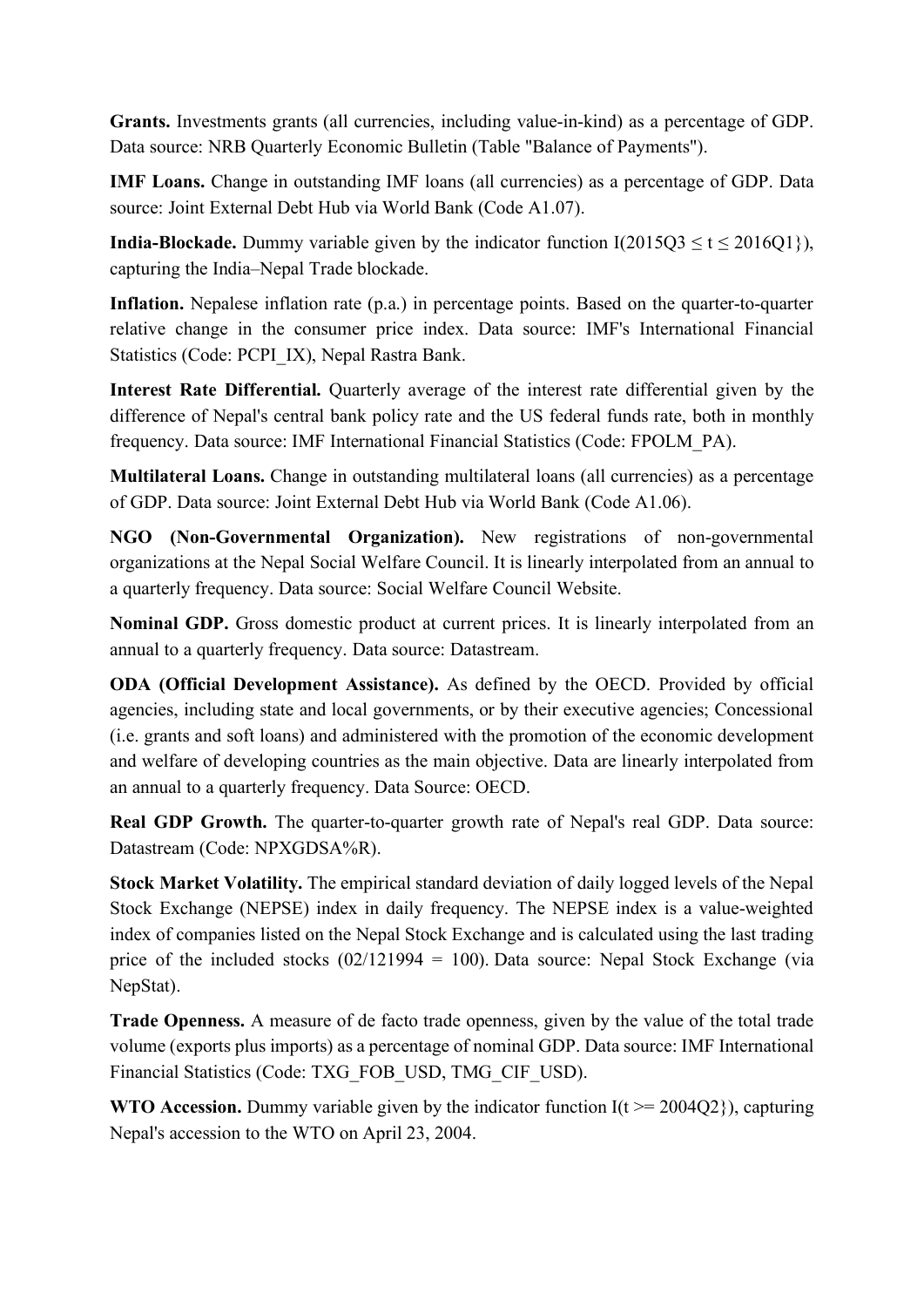### **Appendix B: Time-Series Properties**

| <b>Table B4: Unit Root Tests</b>              |                                 |                    |  |  |  |  |  |
|-----------------------------------------------|---------------------------------|--------------------|--|--|--|--|--|
|                                               | <b>HO: SERIES HAS UNIT ROOT</b> |                    |  |  |  |  |  |
|                                               | $ADF(t-stat)$                   | $PP (Adj. t-stat)$ |  |  |  |  |  |
| <b>MAIN VARIABLES</b>                         |                                 |                    |  |  |  |  |  |
| <b>TMI</b>                                    | $-3.5171**$                     | $-3.453**$         |  |  |  |  |  |
| FX Aid                                        | $-5.984***$                     | $-5.984***$        |  |  |  |  |  |
| CONTROL VARIABLES (EXCL. INDICATOR VARIABLES) |                                 |                    |  |  |  |  |  |
| Interest Rate Differential                    | $-2.500$                        | $-1.430$           |  |  |  |  |  |
| EPU Nepal                                     | $-9.973***$                     | $-10.723***$       |  |  |  |  |  |
| <b>Trade Openness</b>                         | $-4.500***$                     | $-3.453**$         |  |  |  |  |  |
| <b>FX</b> Remittances                         | $-3.863***$                     | $-2.940**$         |  |  |  |  |  |
|                                               |                                 |                    |  |  |  |  |  |
| <b>JOINT TEST OF ALL SERIES</b>               | 86.53***                        | 75.4675***         |  |  |  |  |  |

Notes: The table shows (adjusted) *t-*statistics of Augmented Dickey Fuller (ADF) and Phillips-Perron (PP) unit root tests with the null of the series having a unit root. All tests include a constant but no deterministic trend. Lag length selection is based on Schwarz Criterion. Bandwidth is chosen using Bartlett Kernel (Andrews).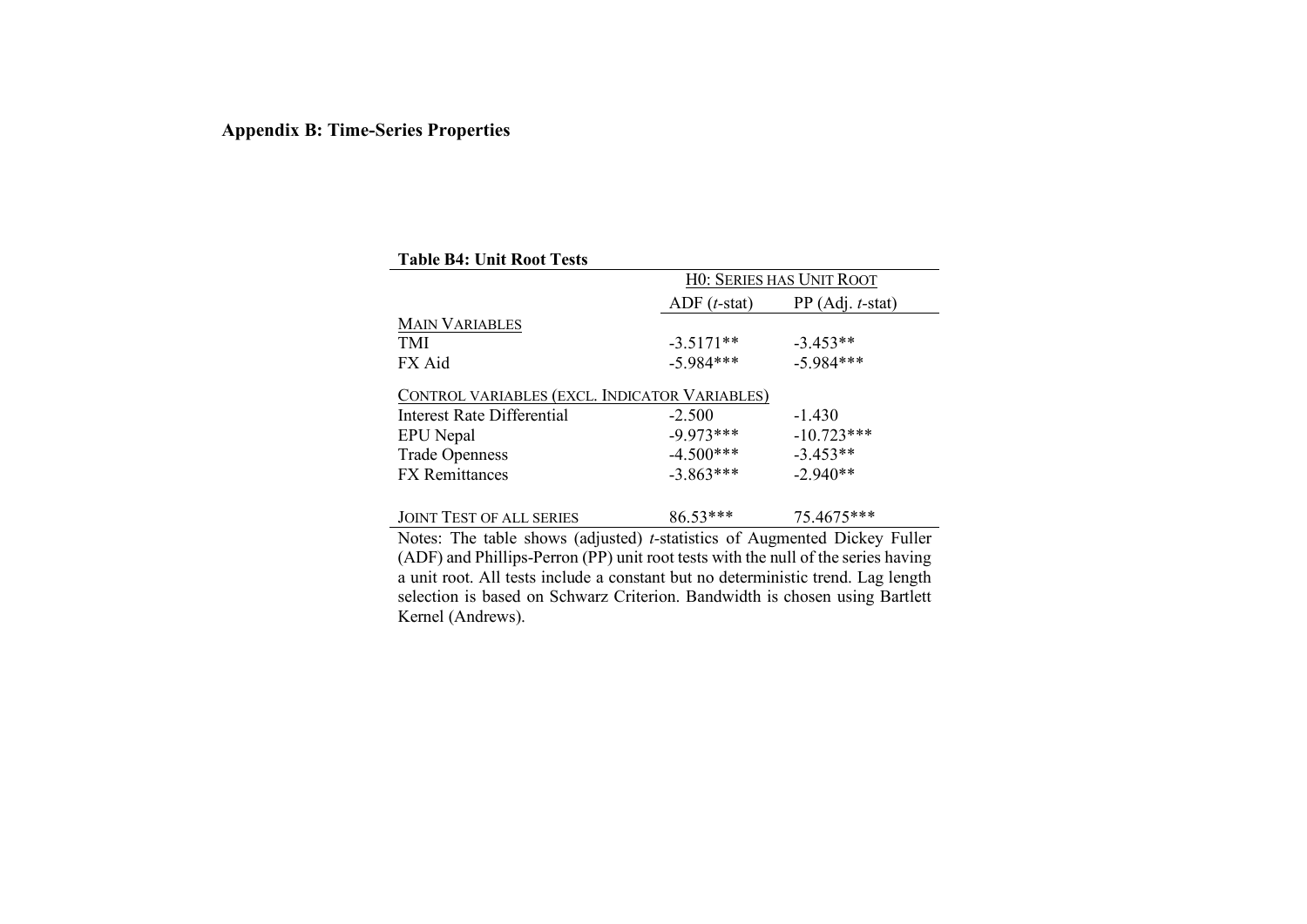## **Appendix C: Further Analyses**

### **Table C1: Global and Regional EPU**

| Dependent Variable: TMI [% GDP]   |             |             |             |             |             |             |             |
|-----------------------------------|-------------|-------------|-------------|-------------|-------------|-------------|-------------|
| Variables                         | (1)         | (2)         | (3)         | (4)         | (5)         | (6)         | (7)         |
| <b>Interest Rate Differential</b> | $-0.095*$   | $-0.095*$   | $-0.097*$   | $-0.095*$   | $-0.095*$   | $-0.095*$   | $-0.095*$   |
|                                   | (1.72)      | (1.90)      | (1.72)      | (1.74)      | (1.74)      | (1.74)      | (1.81)      |
| <b>Trade Openness</b>             | $0.438***$  | $0.461***$  | $0.439***$  | $0.438***$  | $0.447***$  | $0.438***$  | $0.458***$  |
|                                   | (6.42)      | (6.58)      | (6.57)      | (6.99)      | (6.53)      | (6.50)      | (6.28)      |
| India-Blockade                    | $1.677***$  | $1.826***$  | $1.679***$  | $1.675***$  | $1.694***$  | $1.667***$  | $1.826***$  |
|                                   | (4.20)      | (3.90)      | (4.07)      | (4.28)      | (4.03)      | (4.19)      | (3.40)      |
| 2015 Earthquake                   | $1.548***$  | $1.765***$  | $1.681***$  | $1.537***$  | $1.538***$  | $1.555***$  | $1.953***$  |
|                                   | (5.25)      | (5.52)      | (4.47)      | (5.00)      | (4.93)      | (4.32)      | (5.15)      |
| FX Aid                            | $0.895**$   | $0.928**$   | $0.931**$   | $0.894**$   | $0.879**$   | $0.893**$   | $0.979**$   |
|                                   | (2.08)      | (2.17)      | (2.18)      | (2.07)      | (2.02)      | (2.05)      | (2.23)      |
| <b>FX</b> Remittances             | $-0.144*$   | $-0.158**$  | $-0.142*$   | $-0.144**$  | $-0.152**$  | $-0.144*$   | $-0.154*$   |
|                                   | (1.93)      | (2.17)      | (1.87)      | (2.01)      | (2.02)      | (1.95)      | (1.98)      |
| <b>EPU</b> Global                 | 0.000       |             |             |             |             |             | 0.002       |
|                                   | (0.16)      |             |             |             |             |             | (0.77)      |
| <b>EPU</b> Nepal                  |             | $0.990**$   |             |             |             |             | $1.035**$   |
|                                   |             | (2.11)      |             |             |             |             | (2.25)      |
| EPU India                         |             |             | 0.498       |             |             |             | 0.379       |
|                                   |             |             | (0.65)      |             |             |             | (0.46)      |
| EPU Malaysia                      |             |             |             | 0.039       |             |             | 0.080       |
|                                   |             |             |             | (0.07)      |             |             | (0.12)      |
| EPU Saudi Arabia                  |             |             |             |             | $-0.409$    |             | $-0.244$    |
|                                   |             |             |             |             | (0.50)      |             | (0.31)      |
| <b>EPU</b> Qatar                  |             |             |             |             |             | $-0.205$    | $-0.210$    |
|                                   |             |             |             |             |             | (0.19)      | (0.23)      |
| Constant                          | $-3.084***$ | $-3.280***$ | $-3.126***$ | $-3.086***$ | $-3.126***$ | $-3.080***$ | $-3.312***$ |
|                                   | (4.91)      | (4.92)      | (4.97)      | (4.96)      | (4.91)      | (4.91)      | (4.76)      |
| Adj. R2                           | 0.37        | 0.43        | 0.37        | 0.37        | 0.37        | 0.37        | 0.39        |
| Quarterly Obs.                    | 72          | 72          | 72          | 72          | 72          | 72          | 72          |

Notes: The table shows OLS estimates with robust *t-*statistics in parentheses. \*, \*\*, \*\*\* indicate variables significant at 10%, 5%, and 1% level, respectively.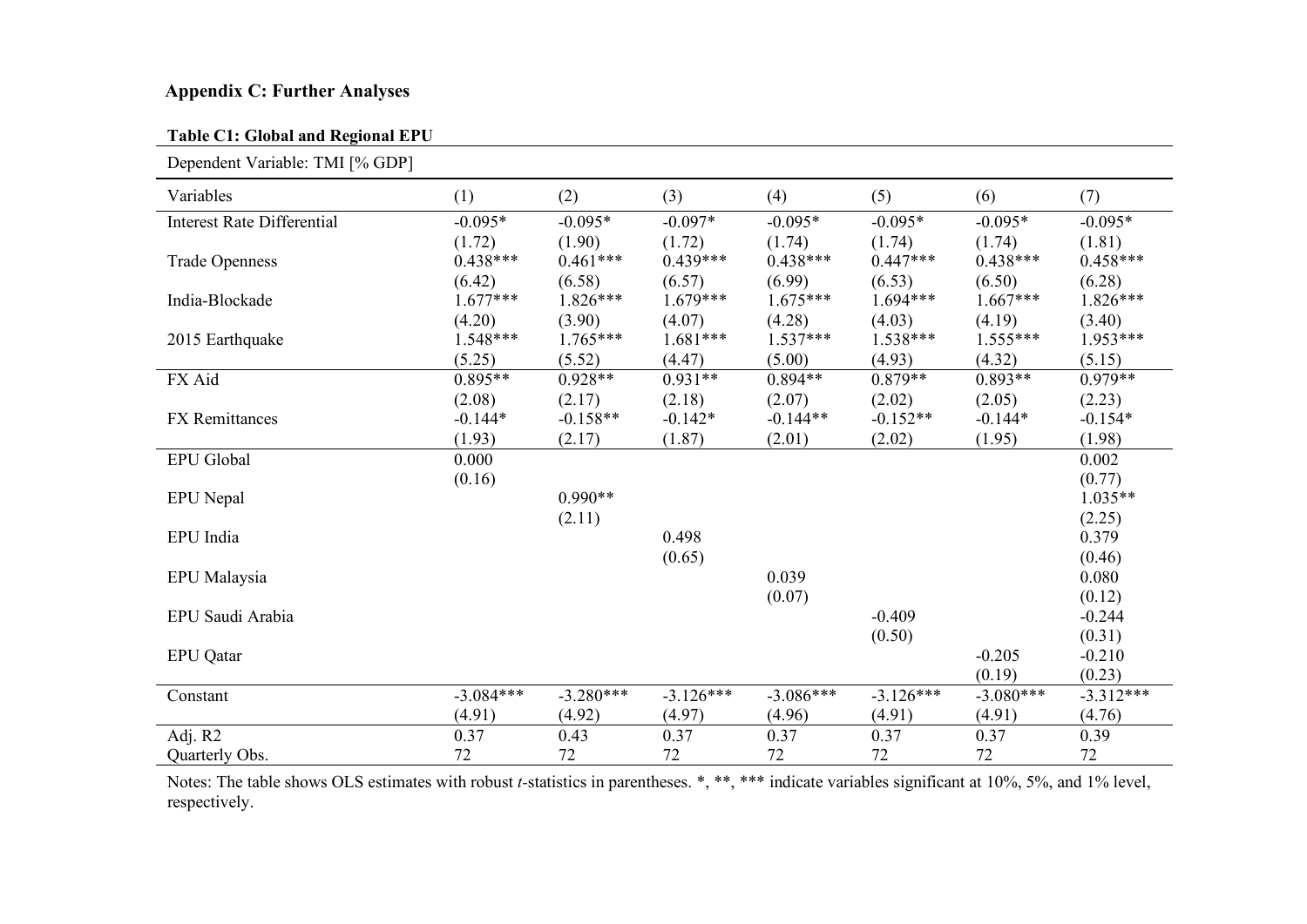#### **Table C2: Other Risk and Uncertainty Exposures**

Dependent Variable: TMI [% GDP]

| Variables                         | (1)         | (2)         | (3)         | (4)         | (5)         | (6)         | (7)         |
|-----------------------------------|-------------|-------------|-------------|-------------|-------------|-------------|-------------|
| <b>Interest Rate Differential</b> | $-0.098*$   | $-0.095*$   | $-0.096*$   | $-0.093*$   | $-0.095*$   | $-0.098*$   | $-0.093*$   |
|                                   | (1.94)      | (1.86)      | (1.89)      | (1.83)      | (1.90)      | (1.96)      | (1.75)      |
| <b>Trade Openness</b>             | $0.463***$  | $0.447***$  | $0.461***$  | $0.465***$  | $0.465***$  | $0.462***$  | $0.462***$  |
|                                   | (6.56)      | (6.36)      | (6.57)      | (6.81)      | (6.66)      | (6.68)      | (6.39)      |
| <b>EPU</b> Nepal                  | $0.954**$   | $1.006**$   | $0.992**$   | $1.004**$   | $1.037**$   | $0.988**$   | $1.067**$   |
|                                   | (2.14)      | (2.17)      | (2.11)      | (2.09)      | (2.19)      | (2.14)      | (2.26)      |
| India-Blockade                    | 1.838***    | $1.761***$  | 1.818***    | $1.829***$  | $1.851***$  | $1.839***$  | $1.809***$  |
|                                   | (3.91)      | (3.96)      | (3.95)      | (3.89)      | (4.24)      | (4.05)      | (4.37)      |
| 2015 Earthquake                   | $1.738***$  | $1.676***$  | $1.790***$  | $1.805***$  | $1.720***$  | $1.741***$  | $1.675***$  |
|                                   | (5.64)      | (4.64)      | (5.42)      | (5.56)      | (5.16)      | (5.42)      | (4.27)      |
| FX Aid                            | $0.942**$   | $0.963**$   | $0.959**$   | $0.964**$   | $1.021**$   | $0.959**$   | $1.144**$   |
|                                   | (2.12)      | (2.34)      | (2.11)      | (2.15)      | (2.30)      | (2.00)      | (2.26)      |
| <b>FX</b> Remittances             | $-0.153**$  | $-0.131$    | $-0.155**$  | $-0.163**$  | $-0.152**$  | $-0.149*$   | $-0.130$    |
|                                   | (2.02)      | (1.66)      | (2.06)      | (2.20)      | (2.10)      | (1.81)      | (1.48)      |
| <b>Stock Market Volatility</b>    | $-1.339$    |             |             |             |             |             | $-0.507$    |
|                                   | (0.45)      |             |             |             |             |             | (0.13)      |
| <b>Exchange Rate Volatility</b>   |             | $-6.624$    |             |             |             |             | $-5.975$    |
|                                   |             | (0.48)      |             |             |             |             | (0.37)      |
| <b>GPR</b> Global                 |             |             | 0.001       |             |             |             | 0.000       |
|                                   |             |             | (0.48)      |             |             |             | (0.04)      |
| GPR India                         |             |             |             | $-0.003$    |             |             | $-0.005$    |
|                                   |             |             |             | (0.76)      |             |             | (0.90)      |
| <b>GPR</b> Malaysia               |             |             |             |             | 0.003       |             | 0.004       |
|                                   |             |             |             |             | (0.73)      |             | (0.69)      |
| GPR Saudi Arabia                  |             |             |             |             |             | 0.003       | 0.001       |
|                                   |             |             |             |             |             | (0.47)      | (0.13)      |
| Constant                          | $-3.260***$ | $-3.220***$ | $-3.319***$ | $-3.341***$ | $-3.424***$ | $-3.339***$ | $-3.507***$ |
|                                   | (4.90)      | (4.59)      | (4.92)      | (5.16)      | (5.10)      | (4.85)      | (4.73)      |
| Adj. R2                           | 0.42        | 0.42        | 0.42        | 0.42        | 0.43        | 0.42        | 0.39        |
| Quarterly Obs.                    | 72          | 72          | 72          | 72          | 72          | 72          | 72          |

Notes: The table shows OLS estimates with robust *t-*statistics in parentheses. \*, \*\*, \*\*\* indicate variables significant at the 10%, 5%, and 1% level, respectively.